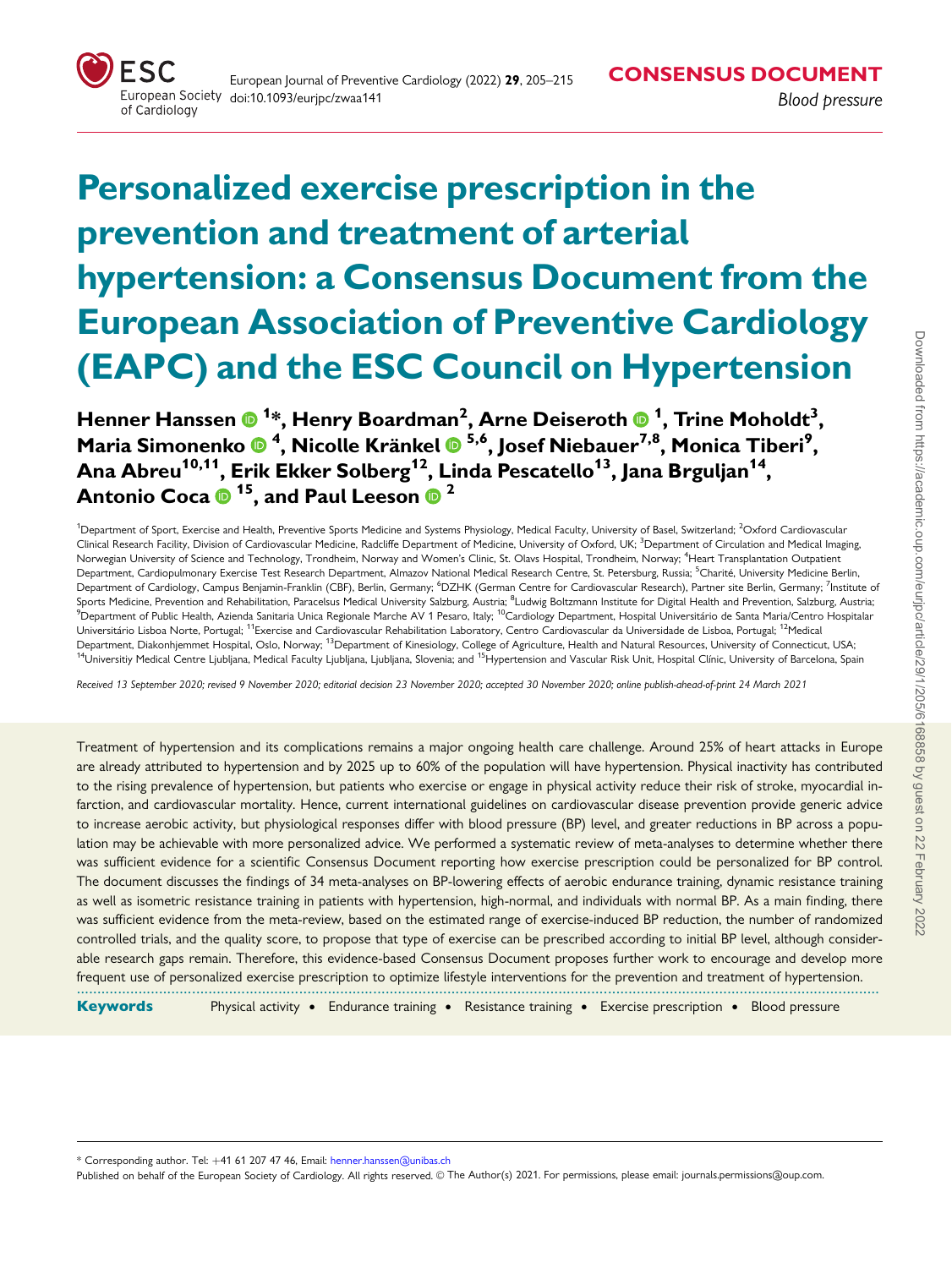# <span id="page-1-0"></span>. Table of Contents

| Abstract<br>Introduction<br>Role of exercise in hypertension                |      |
|-----------------------------------------------------------------------------|------|
| Guideline advice for exercise and hypertension                              |      |
| management                                                                  | .206 |
|                                                                             |      |
| Exercise and blood pressure: a systematic review [1, 1, 1, 1, 1, 1, 1, 207] |      |
| <b>Methods</b>                                                              |      |
| Aerobic exercise                                                            |      |
| Resistance exercise                                                         |      |
| Combined aerobic and resistance exercise [1, 209]                           |      |
| Personalized exercise prescription by blood pressure level                  | .210 |
| Choice of exercise priority by level of blood pressure                      | 210  |
| Limitations and research gaps                                               |      |
| Conclusions                                                                 |      |
| References                                                                  |      |

# Introduction

### Role of exercise in hypertension

The prevalence of hypertension across Europe is estimated to be 30–45%, with increasing blood pressure (BP) levels at a higher age.<sup>1</sup> Hypertension is a major risk factor for cardiovascular (CV) disease such as coronary heart disease, myocardial infarction, and stroke. About 25% of heart attacks in the European region have directly been attributed to hypertension in recent years and hypertensioninduced CV disease is thought to be responsible for about 40% of all annual deaths in Europe. $<sup>2</sup>$  Appropriate management of hypertension</sup> to prevent disease is critical and, by 2025, the number of people with hypertension is predicted to increase to  $60\%$ <sup>3</sup> making treatment of hypertension and its complications a major socio-economic and healthcare challenge.

A factor for the rise in the prevalence of hypertension has been population changes in physical activity (PA). The Atherosclerosis Risk in Communities (ARIC) study demonstrated an inverse association between leisure-time PA and risk of hypertension in white men.<sup>4</sup> In 2017, a meta-analysis of 29 studies including more than 330 000 persons, assessed the quantitative dose-response association of PA and hypertension.<sup>5</sup> It showed that each reduction of leisure-time PA by 10 metabolic equivalent hours/week increased the risk of hypertension by 6%. In recent large-scale screenings from occupational health services in Sweden, an increase of cardiorespiratory fitness by  $\geq 3\%$ was associated with a 11% lower risk for incidence hypertension.<sup>6</sup> Physical activity also determines the progression of hypertension to end-stage consequences including myocardial infarction and stroke. The National Health and Nutrition Examination Survey (NHANES) I epidemiological follow-up study, $7$  demonstrated that exercise was independently associated with decreased CV events in patients with hypertension in an exercise volume-dependent manner. In the prospective Life study, regular PA of at least 30 min twice per week in patients with hypertension and left ventricular hypertrophy was associated with reductions in CV death, stroke, and myocardial infarc-tion.<sup>[8](#page-8-0)</sup> In a previous systematic review, including a total of more than 96 000 individuals with elevated BP, patients with hypertension engaged in PA had a reduced risk of CV mortality (16–67%), whereas sedentary patients had a twofold increased CV mortality risk.<sup>[9](#page-8-0)</sup>

## Guideline advise for exercise and hypertension management

The association between PA and BP has been recognized in the 2016 European Guidelines on cardiovascular disease prevention in clinical practice<sup>[10](#page-8-0)</sup> and its recent update,<sup>11</sup> as well as statements from the American Heart Association (AHA),<sup>12</sup> American College of Sports Medicine  $(ACSM)$ ,<sup>[13](#page-8-0)</sup> and updated recommendations from an American expert panel.<sup>14</sup> The European 2016 guidelines recommend lifestyle interventions, including regular PA, for individuals receiving treatment for hypertension as well as those with high-normal BP (SBP: 130–139 mmHg and/or DBP: 85–89 mmHg) or Grade 1 hypertension (SBP: 140–159 mmHg and/or DBP: 90–99 mmHg), for whom it might be sufficient to reduce CV risk without the addition of antihypertensive medication.<sup>10</sup> Patients with hypertension are advised to engage in at least 30 min of moderate-intensity aerobic exercise such as walking, jogging, cycling, or swimming on 5–7 days/week for at least 150 min a week.<sup>[15,16](#page-8-0)</sup> In addition, dynamic resistance exercises but not isometric exercises are recommended 2–3 days per week. Most recently, the 2020 ESC Guidelines on sports cardiology and exercise in patients with cardiovascular disease have included similar recommendations for aerobic and resistance exercise in patients with hypertension. In these guidelines, the potential of isometric resistance exercise has been mentioned for the first time.<sup>[17](#page-8-0)</sup>

In a recent network meta-analysis, first-line anti-hypertensive medication was not found to be significantly more effective in reducing BP of patients with hypertension than exercise interventions.<sup>18</sup> Initiation of lifestyle and/or anti-hypertensive drug treatment depends on the grade of hypertension and the number of risk factors.<sup>1,[10](#page-8-0)</sup> For Grade I hypertension, it is recommended that lifestyle changes are initiated as a first step. Anti-hypertensive medications should be added if target BP of <140/90 mmHg is not reached after several months (no other risk factor) or several weeks (>1 additional risk factor). In the presence of organ damage, chronic kidney disease, or diabetes, patients with Grade I hypertension need to combine lifestyle changes with anti-hypertensive medications from the initial diagnosis. Further escalation of the grade of hypertension as well as the presence of risk factors ( $\geq$ 3 risk factors), as can be assessed by risk scores such as the Systematic Coronary Risk Evaluation (SCORE), always imply an immediate start with BP drugs in combination with life-style changes.<sup>[19](#page-8-0)</sup>

Current recommendations have been re-evaluated based on findings of more recent studies. In particular, there have been significant changes in how BP is diagnosed and managed. The Systolic Blood Pressure Intervention Trial (SPRINT), which showed reduced allcause and CV mortality with lower SBP targets, $^{20}$  resulted in significant changes in the 2017 American College of Cardiology ACC/AHA hypertension guidelines, $21$  which reduced hypertension diagnostic thresholds and treatment targets to <130/80 for all patients. Two recent meta-analyses have supported lower thresholds, $^{22,23}$  $^{22,23}$  $^{22,23}$  but the American Academy of Family Physicians (AAFP) recommended approaching hypertension treatment on an individualized basis, taking into account patients' histories, risk factors, preferences, and

. . . . . . . . . . . . . . . . . . . . . . . . . . . . . . . . . . . . . . . . . . . . . . . . . . . . . . . . . . . . . . . . . . . . . . . . . . . . . . . . . . . . . . . . . . . . . . . . . . . . . . . . . . . . . . . . . . . . . . . . . . . . . . . . . . . . . . . . . . . . . . . . . . . . . . . . . . . . . . . . . . . . . . . . . . . .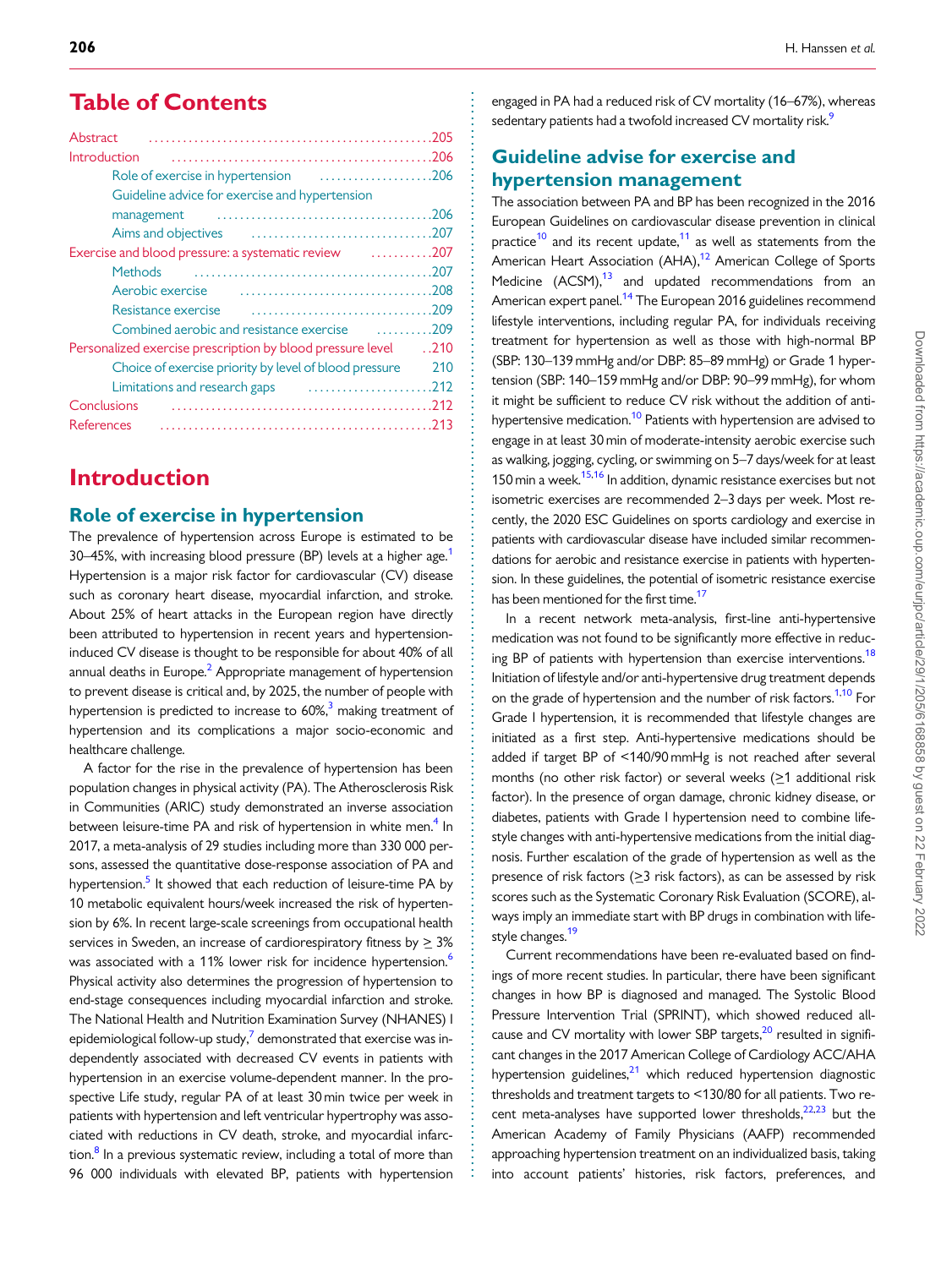<span id="page-2-0"></span>. resources ([https://www.aafp.org/news/health-of-the-public/20171212](https://www.aafp.org/news/health-of-the-public/20171212notendorseaha-accgdlne.html) [notendorseaha-accgdlne.html\)](https://www.aafp.org/news/health-of-the-public/20171212notendorseaha-accgdlne.html).

The current European view recommends a BP target <130/ 80 mmHg in most patients, including those with type-2 diabetes, provided that treatment is well tolerated. $^{24}$  $^{24}$  $^{24}$  In older individuals, guidelines recommend treating physically active elderly patients aged >80 years with SBP > 160 mmHg, and drug treatment can be considered in individuals aged <80 years with SBP >140 mmHg if well toler-ated.<sup>[1,25](#page-8-0)</sup> In frail elderly individuals, the guidelines recommend that decision on treatment initiation be left to the treating physician.<sup>[1](#page-8-0)</sup> The relevant emphasis put on PA and exercise in achieving these lower thresholds in different age groups is unclear. The 2017 ACC/AHA hypertension guidelines emphasize diagnosis of hypertension and lower thresholds should result in a greater focus on lifestyle interventions. Data from two meta-analyses $26,27$  and a randomized clinical trial $^{28}$  have shown significant treatment-induced reductions in CV events and mortality, even in patients with Grade 1 hypertension and low-intermediate risk. For this reason, the 2018 European Guidelines for the management of arterial hypertension recommend starting anti-hypertensive drug treatment, in addition to lifestyle changes, in all patients with BP values  $>$ 140/90 mmHg.<sup>29</sup> As an exception, drug treatment in low-to-moderate risk patients without CV disease is only recommended in case target BP cannot be reached after 3– 6 months of lifestyle intervention.<sup>29</sup>

## Aims and objectives

Hypertension is increasing globally with an expected rise in the associated CV and cerebrovascular sequelae. Sustainable strategies to manage BP are important and habitual PA as well as structured exercise are key parts of prevention and treatment strategies. Typically, guideline advice for PA implementation in BP management has been relatively limited to advice on amounts of aerobic exercise per week. However, changing international definitions and thresholds for hypertension have resulted in an increased awareness of BP and associated CV risk in individuals across a broader range of age groups and disease severities. Therefore, we performed an updated systematic review of meta-analyses (meta-review) to identify whether there is an evidence base for personalization of exercise prescription across the range of BPs and hypertension severity thresholds within the population. This meta-review has been used to develop a scientific Consensus Document to inform how individualized exercise prescription could be incorporated into recommendations for individuals at risk of developing high BP and in patients with hypertension. Furthermore, we made use of the systematic review to identify areas of weakness in the evidence base that require further investigation.

# Exercise and blood pressure: a systematic review

#### **Methods**

#### Search strategy

The systematic review is an updated version of the search performed by Johnson et al. in 2013.<sup>30</sup> Meta-analyses from 2000 until 2013 were retrieved from Johnson et  $al^{30}$  $al^{30}$  $al^{30}$  Multiple databases were searched from June 2013 until June 2019 (PubMed [\(https://www.ncbi.nlm.nih.](https://www.ncbi.nlm.nih.gov/pubmed) [gov/pubmed\)](https://www.ncbi.nlm.nih.gov/pubmed), Scopus [\(https://www.scopus.com](https://www.scopus.com)), Web of Science [\(http://apps.webofknowledge.com](http://apps.webofknowledge.com)), and Cochrane Library [\(https://](https://onlinelibrary.wiley.com) [onlinelibrary.wiley.com\)](https://onlinelibrary.wiley.com). The search strategy for the PubMed search is shown in the [Supplementary material online](https://academic.oup.com/eurjpc/article-lookup/doi/10.1093/eurjpc/zwaa141#supplementary-data), Text S1). The search string was adapted for each database. After removal of duplicates, HH and AD searched titles, abstracts, and full texts for eligible meta-analyses as depicted in the flow chart ([Figure 1](#page-3-0)). Disagreements were resolved through discussion and mutual agreement. We included meta-analyses with randomized controlled trials on regular aerobic training (AT), dynamic resistance training (DRT), and isometric resistance training (IRT) as well as combined exercise interventions with a duration  $\geq$  4 weeks in individuals with normal BP, high-normal BP, and hypertension.

#### Inclusion criteria

Since the implementation of standards for the conduction of systematic reviews and meta-analysis ( $PRISMA<sup>31</sup>$ ) significant quality progression has become evident. $30$  We therefore included a more recent meta-analysis performed from the year 2000 or after. Further inclusion criteria were: Systematic reviews and meta-analyses on exercise-based randomized controlled intervention trials; exercise qualified as either endurance (AT), resistance (DRT and IRT), or combined exercise regimes; adults (older than 18 years) with and without CV factors; BP changes as primary or secondary outcome.

#### Exclusion criteria

Exclusion criteria were analysis of cohorts with a focus on specific diseases (for example type 2 diabetes or chronic kidney disease); inclusion of only children or adolescents; analysis of interventions with little or unclear CV effects; forms of neuromotor exercise including Tai-Chi or Yoga interventions; interventions on acute effects of exercise; non-randomized controlled trials; morbidity or mortality reduction as primary endpoint.

#### Study quality

. . . . . . . . . . . . . . . . . . . . . . . . . . . . . . . . . . . . . . . . . . . . . . . . . . . . . . . . . . . . . . . . . . . . . . . . . . . . . . . . . . . . . . . . . . . . . . . . . . . . . . . . . . . . . . . . . . . . . . . . . . . . . . . . . . . . . . . . . . . . . . . . . . . . . . . . . . . . . . . . . . . . . . . . . . . .

The Assessment of Multiple Systematic Reviews (AMSTAR) is a standard quality assessment tool for systematic reviews and metaanalyses.<sup>32,33</sup> We used an augmented version of the AMSTAR tool that was adopted to focus on the effect of exercise on BP  $(AMSTAREXBP).<sup>30</sup>$  An overview of the study quality of the included meta-analyses is shown in the [Supplementary material online,](https://academic.oup.com/eurjpc/article-lookup/doi/10.1093/eurjpc/zwaa141#supplementary-data) Tables S2 [and](https://academic.oup.com/eurjpc/article-lookup/doi/10.1093/eurjpc/zwaa141#supplementary-data) S3. AMSTAREXBP refers to the number of items fully satisfied and the number of items applicable for the respective study. Metaanalyses already coded were adopted from Johnson et  $al<sup>30</sup>$  $al<sup>30</sup>$  $al<sup>30</sup>$  For recent studies, the AMSTAREXBP scale was used.

#### Tables with characteristics of meta-analyses

Characteristics were extracted for the eligible meta-analyses in duplicate and agreement was assessed between coders. The tables with the overview of the meta-analyses included in the systematic review can be found in the [Supplementary material online,](https://academic.oup.com/eurjpc/article-lookup/doi/10.1093/eurjpc/zwaa141#supplementary-data) Tables S4–S6. These contained the year of publication, the topic of the analysis, sample size, number and types of trials included, sex distribution, frequency, intensity, time and type of the performed exercise, BP change following the intervention. Mean values were extracted from the meta-analysis. If the sample size and female percentage were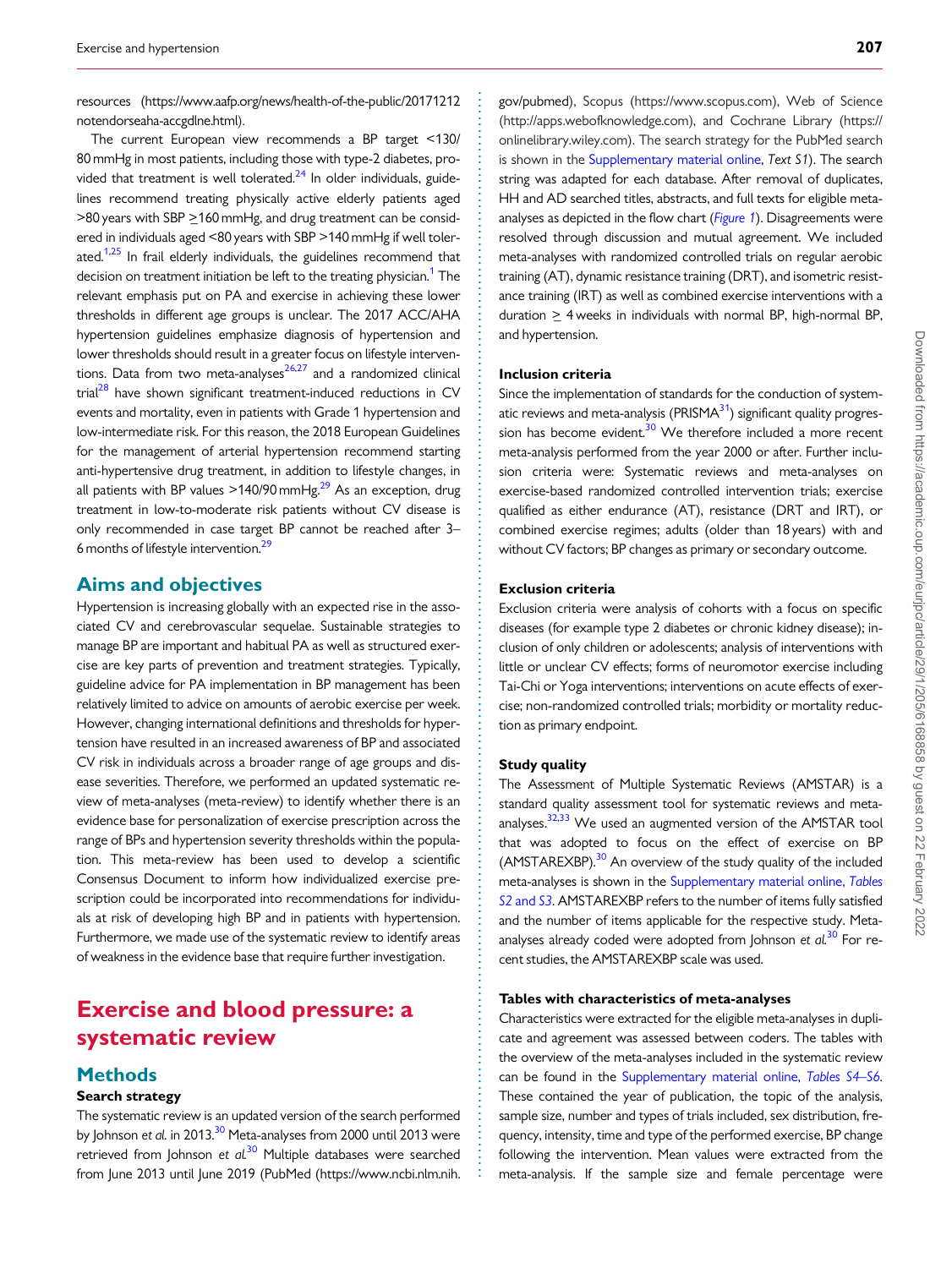<span id="page-3-0"></span>

. . . . . . . . . . . . . . . . . . . . . . . . . . . . . . . . . . . . . . . . . . . . . . . . . . . . . . . . .

. reported we calculated the corresponding male percentage. The effects of AT, resistance (DRT and IRT), and combined exercise on BP reduction reported from eligible meta-analyses are discussed in the following three separate sections of this article.

#### Aerobic exercise

Twenty-one meta-analyses on the effects of regular AT and BP reduction were identified since the year 2000 [\(Supplementary material](https://academic.oup.com/eurjpc/article-lookup/doi/10.1093/eurjpc/zwaa141#supplementary-data) online, [Table S4](https://academic.oup.com/eurjpc/article-lookup/doi/10.1093/eurjpc/zwaa141#supplementary-data)). Seven of these investigated the effects of exercise on BP in patients with hypertension separately<sup>[35](#page-9-0)–[45](#page-9-0), [60,](#page-9-0) [63](#page-9-0)–[70](#page-10-0), 72</sup> and only two differentiated between all three BP categories.<sup>[36](#page-9-0),[37](#page-9-0)</sup>

The overall effects of AT training across all BP categories were reductions in systolic BP (SBP) of -4.1 and diastolic BP (DBP) of -2.2 mmHg. In persons with normal BP, the mean BPlowering effects of AT were found to be -2.4/-2.6 mmHg for systolic and DBP, respectively. $35-39$  $35-39$  $35-39$  In individuals with highnormal BP, the mean BP effects of AT were -1.9/ -1.7 mmHg.<sup>[35](#page-9-0),[36](#page-9-0)</sup> Most strikingly, the BP-lowering effects of AT in patients with hypertension were considerably larger with BP reductions of -7.6/-4.7 mmHg. $34-39$  Of note, fewer data are available in individuals with high-normal BP (94 RCTs) and hypertension (92 RCTs) compared to normotension (140 RCTs).

A meta-analysis by Cornelissen and Smart in 2013, including 105 AT groups and almost 4000 participants across all BP groups, revealed that regular AT can reduce office SBP, on average, by -3.5 mmHg and DBP by -2.5 mmHg. $35$  In the analysis, BP reduction varied with BP categories and was most pronounced in patients with hypertension (-8.3/-5.2 mmHg), compared to high-normal BP (-2.1/ -1.7 mmHg) and normal BP (-0.8/-1.1 mmHg). Similar results were reported in an older meta-analysis including similar original articles with a lower AMSTAR Score.<sup>36</sup> Conceicao et  $al^{34}$  $al^{34}$  $al^{34}$  performed a meta-analysis of four RCTs investigating the effects of dance therapy on BP in patients with hypertension. Only 216 patients were included and the AMSTAR Score was low (47%). They found a BP reduction of -12.0/-3.4 mmHg in these patients. From these meta-analyses, and an additional one in low to middle-income countries including four RCTS,<sup>41</sup> it seems evident that smaller sample sizes tend to have larger effect sizes.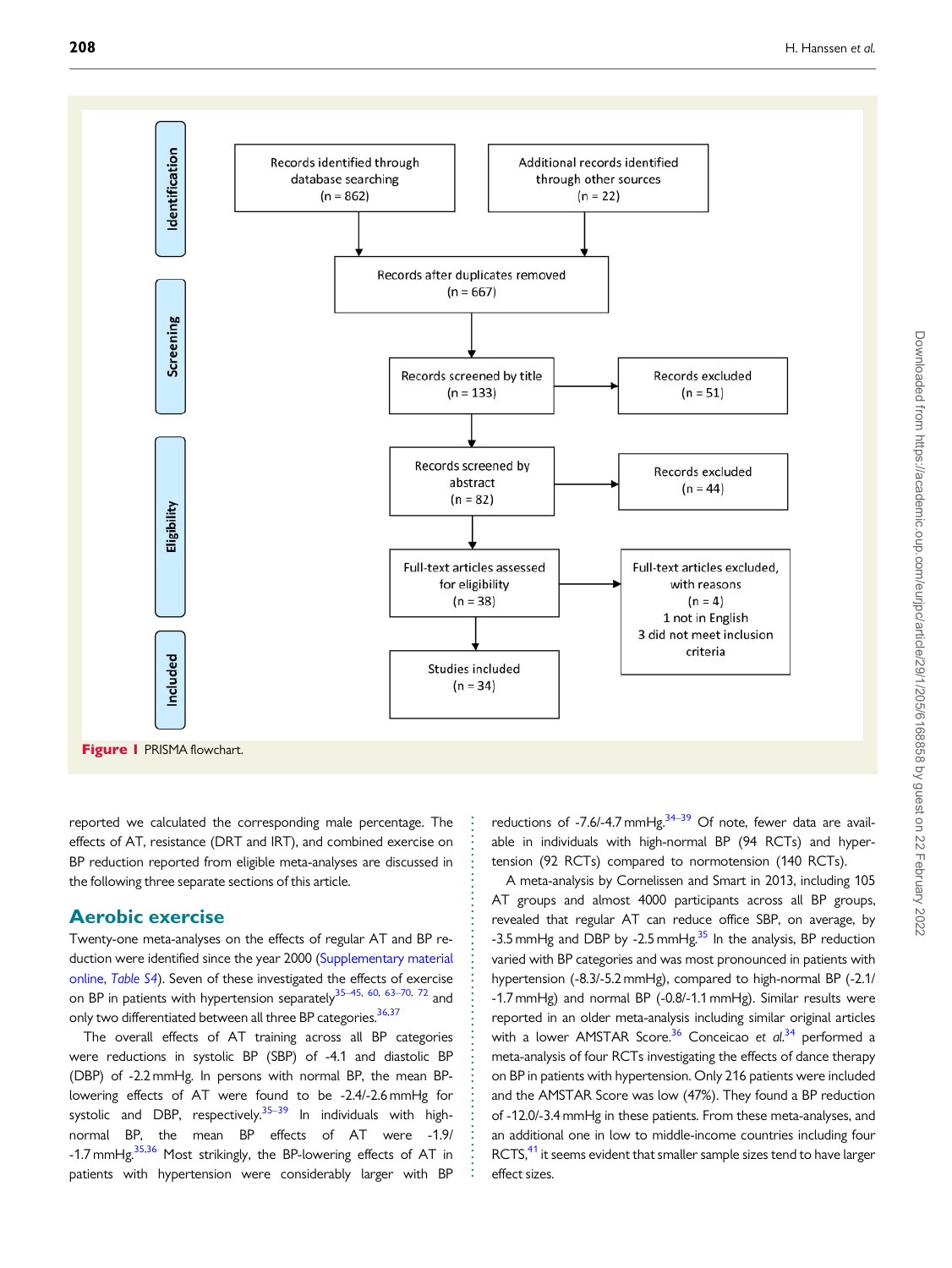<span id="page-4-0"></span>. Several other lessons on the effects of AT on BP are seen from this meta-review. Two studies looked at the effects of AT on BP in previously sedentary older individuals.<sup>42,43</sup> In both meta-analyses, including more than 2000 persons, the age ranged from 65 to 70 years with BP at rest in the high-normal range on average. Taken together, the BP reductions after AT were -3.7/-1.9 mmHg. Therefore, AT in the elderly seems to yield BP reductions of similar magnitude compared to younger individuals. Moreover, the BPlowering effect of regular AT appears to be evident across White and Asian ethnic groups $37$  with less evidence for Black ethnicity, and in both men and women.<sup>35</sup> In a subgroup meta-analysis of RCTs, the greatest reductions in BP were seen in studies where the exercise intervention was supervised rather than self-directed. $37,38$  $37,38$  $37,38$ 

In a recent meta-analysis by Batacan et  $al^{44}$  $al^{44}$  $al^{44}$  including 25 RCTs, high-intensity interval training (HIIT) with a duration of more than 12 weeks showed significant effects on BP with reductions of -4.6/ -2.9 mmHg in patients with overweight and obesity without differentiating across the range of BP categories. The overall BP-lowering effects of HIIT appear to be small, however, no meta-analyses on the BP-lowering effects of HIIT in patients with hypertension are available. Costa et al., without reporting absolute values for exerciseinduced BP reductions, compare HIIT with moderate continuous aerobic exercise training in patients with high-normal BP and hypertension.<sup>45</sup> It was concluded that both exercise modalities induced similar reductions in resting BP in both groups of patients. It remains to be elucidated whether HIIT can be recommended for patients with hypertension at high CV risk. To avoid overtraining and ensure sufficient recovery periods, HIIT should be performed periodically in conjunction with moderate continuous training at lower intensities. No data are currently available on how to perform periodization of HIIT long-term.

In summary, the systematic review of meta-analyses demonstrates the efficacy of AT in lowering BP, with larger mean BP reductions in patients with hypertension (SBP -7.6/DBP -4.7 mmHg) compared to high-normal BP (-1.9/-1.7 mmHg) and individuals with normal BP (-2.4/-2.6 mmHg).

#### Resistance exercise

Several meta-analyses have examined the effects of chronic DRT and IRT on BP ([Supplementary material online,](https://academic.oup.com/eurjpc/article-lookup/doi/10.1093/eurjpc/zwaa141#supplementary-data) Table S5). Of those qualifying for this review, six meta-analyses investigated the effects of DR[T35,46](#page-9-0)–[50](#page-9-0) and another six looked at the effects of IRT on BP<sup>35,48,51-[54](#page-9-0)</sup> [\(Supplementary material online,](https://academic.oup.com/eurjpc/article-lookup/doi/10.1093/eurjpc/zwaa141#supplementary-data) Table S5).

The BP-lowering effects of DRT (SBP/DBP) were -3.7/-2.7 mmHg across the range of BP categories. $35,46-50$  In individuals with normal BP, DRT reduced BP by -1.8/-3.1 mmHg, $35,47-49$  and in individuals with high-normal BP $35,47,48$  and hypertension<sup>35,47–[49](#page-9-0)</sup> the BP-lowering effects were -3.9/-3.3 mmHg and -2.6 mmHg-2.1 mmHg, respectively. A recent meta-analysis with a high AMSTAR quality score (89%) including 64 RCTs assessed the efficacy of DRT as a stand-alone antihypertensive treatment strategy.<sup>47</sup> The greatest BP reductions for DRT were seen in patients with hypertension (-5.7/5.2 mmHg), arguably in the range of BP reductions reported for AT in high-quality meta-analyses (AMSTAR Score > 70%), including more than 10 RCTs in patients with hypertension.<sup>35,37,[40](#page-9-0)</sup>

Several moderators of the SBP response to DRT were defined. A greater number of exercises per session ( $\geq$ 8 vs. <8) was significantly associated with greater SBP reduction. Studies that had a BP-focused primary outcome reported greater BP-lowering effects compared to non-BP-focused outcomes. Most interestingly, non-white individuals had significantly greater BP -lowering effects of DRT compared to whites. In non-whites with hypertension, the BP reductions (-14/ -10 mmHg) were considerably higher than the effects previously reported for AT.<sup>47</sup> Other moderators of the BP-lowering effects of DRT such as age, sex, and exercise volume had significant influence.<sup>35,48</sup>

The mean BP-lowering effects of IRT independent of the initial BP categories (33 RCTs, mean AMSTAR Score 73%) were -10.0/ -5.8 mmHg.<sup>[35,48,51–54](#page-9-0)</sup> In individuals with normal BP (17 RCTs, 76%), IRT reduced BP by -6.6/3.0 mmHg.[51,52,55](#page-9-0) In patients with hypertension (9 RCTs, 76%) the reduction of BP following IRT was -4.3/ -5.0 mmHg.<sup>[51,52,55](#page-9-0)</sup> There are no meta-analyses available on the effects of IRT in persons with high-normal BP. A meta-analysis by Inder et  $al<sup>51</sup>$  $al<sup>51</sup>$  $al<sup>51</sup>$  was the only study that assessed potential moderators of the BP response to IRT. Older individuals ( $\geq$ 45 vs. <45 years) demonstrated larger reductions in mean arterial BP (MAP: -5.5 vs. -2.7 mmHg) and longer duration ( $\geq$ 8 vs. <8 weeks) induced larger reductions of SBP (-7.3 vs. -3.0 mmHg), independent of weight loss. Isometric resistance training of the arm seemed to induce superior effects on SBP reduction compared to IRT of the leg (-6.9 vs. -4.2 mmHg). The amount of BP reduction reported depends on the number of participants, and meta-analyses that showed greater BPlowering effects included smaller and fewer RCTs. It needs to be mentioned that the presented data on IRT in normotension and hypertension are based on 27 RCTs, whereas the data on DRT for these BP categories are based on 126 RCTs. More data are available on DRT compared to IRT and, therefore, the effects of IRT may be overestimated. Nonetheless, it is clear, that the BP-lowering effects of IRT are greater in individuals with normal BP compared to patients with hypertension.

In summary, these meta-analyses demonstrate the efficacy of DRT and IRT in lowering BP among adults with hypertension. In individuals with normal BP, moderate evidence suggests greater BP reductions in response to IRT as compared to DRT or even AT.

## Combined aerobic and resistance exercise

. . . . . . . . . . . . . . . . . . . . . . . . . . . . . . . . . . . . . . . . . . . . . . . . . . . . . . . . . . . . . . . . . . . . . . . . . . . . . . . . . . . . . . . . . . . . . . . . . . . . . . . . . . . . . . . . . . . . . . . . . . . . . . . . . . . . . . . . . . . . . . . . . . . . . . . . . . . . . . . . . . . . . . . . . . . .

The overall effects of combined exercise training across all BP catego-ries are reductions of -5.5/-4.1 mmHg<sup>35,41,[56,57,64,](#page-9-0)[71](#page-10-0)</sup> ([Supplementary](https://academic.oup.com/eurjpc/article-lookup/doi/10.1093/eurjpc/zwaa141#supplementary-data) [material online,](https://academic.oup.com/eurjpc/article-lookup/doi/10.1093/eurjpc/zwaa141#supplementary-data) Table S6). Differentiation according to the individual BP status can be established on the basis of a single meta-analysis. $56$ The meta-analysis by Corso et  $al<sup>56</sup>$  $al<sup>56</sup>$  $al<sup>56</sup>$  included the largest number of trials and reached the highest AMSTAR quality score (94%) of studies focusing on combined exercise. They found a significant overall reduction of SBP and DBP (-3.2/-2.5 mmHg) after combined exercise training. In individuals with normal BP, BP was reduced by -0.9/ -1.5 mmHg, whereas BP was reduced by -2.9/-3.6 mmHg in persons with high-normal BP. In patients with hypertension, BP was reduced by -5.3/-5.6 mmHg. Overall, the quality of the RCTs was moderate and higher quality of studies was associated with greater BP reductions compared to lower quality studies (-3.6/-4.8 mmHg vs. -1.9/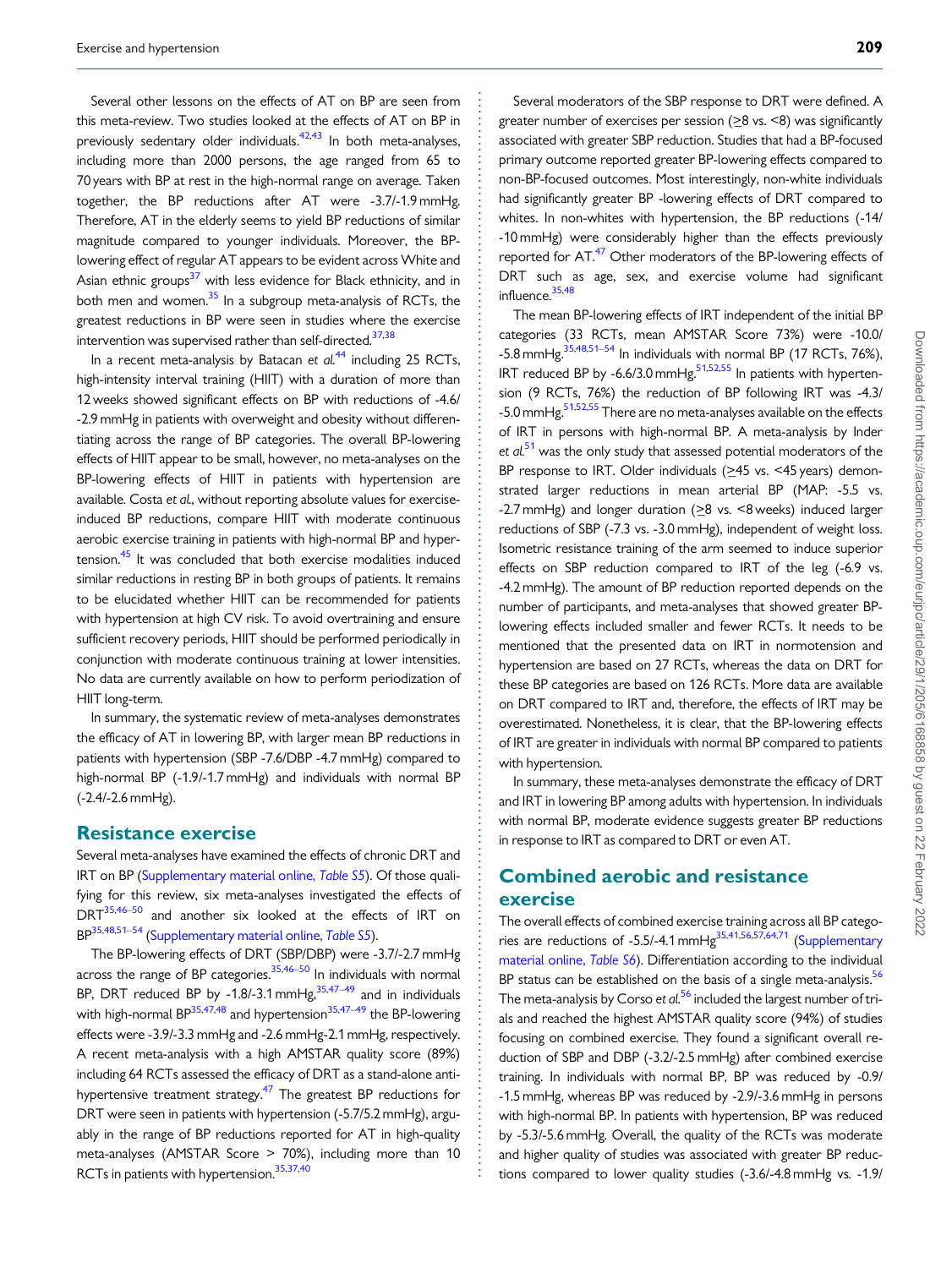<span id="page-5-0"></span>. -2.3 mmHg, respectively). Most strikingly, the BP reduction in patients with hypertension in the higher quality studies with BP as the primary outcome were -9.2/-7.7 mmHg, therefore challenging stand-alone AT as the first priority for anti-hypertensive exercise treatment in hypertension.

In summary, combined exercise training seems to be of lesser added value in individuals at risk of developing hypertension. In patients with manifested hypertension, however, combined exercise may be an efficient alternative treatment option, but more RCTS are necessary to determine the BP-lowering effects of combined exercise with BP as the primary outcome in patients with hypertension.

# Personalized exercise prescription by blood pressure level

## Choice of exercise priority by level of blood pressure

Based on the systematic review of meta-analyses, we developed a table of exercise priorities with exercise recommendations proposed for the type of exercise depending on the initial BP categories ([Table 1](#page-6-0)). The expected range of mean BP reductions as estimates of the available meta-analyses are given for each type of exercise in different BP categories. All meta-analyses which reported findings in the subgroups of BP categories were included. In the following, the proposed exercise priorities based on the initial BP level are compared and discussed in detail. In principle, the available evidence suggests that the magnitude of BP reduction to AT and RT are greater in patients with hypertension compared to individuals with highnormal and normal BP. In the two latter BP categories, RT may be favoured over AT as discussed in detail in the following sections.

#### Exercise priorities in patients with hypertension

The evidence from our systematic analysis supports AT as first-line exercise therapy in patients with hypertension. The mean expected BP reduction ranged from -4.9 to -12.0 mmHg systolic and -3.4 to -5.8 mmHg diastolic ([Table 1](#page-6-0)). In patients with hypertension, low-tomoderate intensity RT, with equal priority for IRT (range: -4.3 to -6.6 mmHg systolic and -4.5 to -5.5 mmHg diastolic) and DRT (range: +0.5 to -6.9 mmHg systolic and -1.0 to -5.2 mmHg diastolic), can be recommended as part of primary and secondary prevention programs of arterial hypertension as a second line exercise treatment ([Table 1](#page-6-0)). Of note, only looking at high-quality meta-analyses (AMSTAR Score > 70) with more than 10 RCTs included, the BPlowering effects of DRT<sup>47</sup> are arguably in the range of those expected for AT.<sup>[35](#page-9-0),[37,40](#page-9-0)</sup> For non-white patients with hypertension, DRT needs to be considered as a first-line therapy. $47$  Although examined in a small number of trials only (14 interventions, AMSTAR Score 89%), DRT showed greater BP reductions than any other exercise modality in non-white patients. $47$  A combination of AT with either IRT or DRT can be recommended individually in patients who may additionally benefit from the metabolic adaptations to resistance exercise. It cannot be concluded that combined exercise is principally equal or superior to AT alone with a mean expected BP reduction of -5.3/ -5.6 mmHg derived from a single meta-analysis. The efficacy of combined exercise increases with higher initial BP status. In patients with

hypertension, IRT (a total of 9 RCTs only) and DRT (45) as well as combined exercise $56$  may be in the range comparable to stand-alone AT<sup>[35](#page-9-0),[37,40](#page-9-0)</sup> ([Table 1](#page-6-0)). However, more high-quality meta-analyses including more RCTs are necessary to confirm whether either exercise modality can challenge AT as the primary exercise therapy in patients with hypertension. The order of the performed combined exercise does not seem to have an effect on the magnitude of BP reduction.<sup>58</sup> More RCTs are necessary to examine the BP-lowering effects of combined exercise on BP reduction as the primary outcome in patients with hypertension.

#### Exercise priorities in individuals with high-normal blood pressure

Dynamic RT can be recommended as first-line exercise priority in individuals with high-normal BP (range -1.7 to -4.7 mmHg systolic and -1.7 to 3.8 mmHg diastolic) with slightly greater BP reduction compared to AT (range: -1.7 to -2.1 systolic and -1.7 mmHg diastolic) ([Table 1](#page-6-0)). Isometric RT is likely to elicit similar if not superior BPlowering effects as DRT, but the level of evidence is low and the available data are scarce. No meta-analysis exists on the BP-lowering effects of IRT in patients with high-normal BP. With respect to combined exercise, a mean BP reduction of -2.9/3.6 mmHg can be expected, slightly lower than the expected range of BP reduction for DRT alone. The BP-lowering effects of combined exercise are slightly higher compared to AT alone. For patients with a combination of CV risk factors it may be preferable to prescribe combined DRT and AT rather than DRT alone. This will have to be addressed in future research.

#### Exercise priorities in individuals with normal blood pressure

Isometric RT may be recommended as first-line exercise intervention in individuals with normal BP with expected BP-lowering effects in the range of -5.4 to -8.3 mmHg systolic and -1.9 to -3.1 mmHg diastolic (3 meta-analyses, 17 RCTs, mean AMSTAR Score 76%) ([Table 1](#page-6-0)). An indication for IRT in healthy individuals with normal BP may be given, for example, in persons with a family history of hypertension, a history of gestational hypertension, or other reasons for an increased risk of developing hypertension later in life. Individuals at increased risk of developing hypertension can engage in IRT, for example, isometric handgrip or leg extension. IRT is easy to apply and involves minimal time commitment. However, the recommendation for IRT has to be stated with caution as the number of studies is limited and the 95% confidence intervals are large. In principle, patients with obesity or (pre-)diabetes may want to include DRT of larger muscle groups (range: ±0 to -2.4 systolic and -0.9 to -3.4 diastolic) to benefit from additional metabolic adaptations.

Aerobic training can also be recommended as an effective exercise therapy in individuals with normal BP (range: -0.8 to -4.1 mmHg systolic and -1.1 to -2.9 mmHg diastolic). More high-quality meta-analyses (AMSTAR Score > 70%) including more than 10 RCTs are available for AT in normal  $BP^{35,37,40,59}$  as compared to IRT (all meta-analyses less than 10 RCTs, [Table 1](#page-6-0)). Hence, the BP-lowering effects of IRT as compared to AT may be overestimated and both exercise modalities may have similar BP-lowering effects in individuals with normotension.

. . . . . . . . . . . . . . . . . . . . . . . . . . . . . . . . . . . . . . . . . . . . . . . . . . . . . . . . . . . . . . . . . . . . . . . . . . . . . . . . . . . . . . . . . . . . . . . . . . . . . . . . . . . . . . . . . . . . . . . . . . . . . . . . . . . . . . . . . . . . . . . . . . . . . . . . . . . . . . . . . . . . . . . . . . . .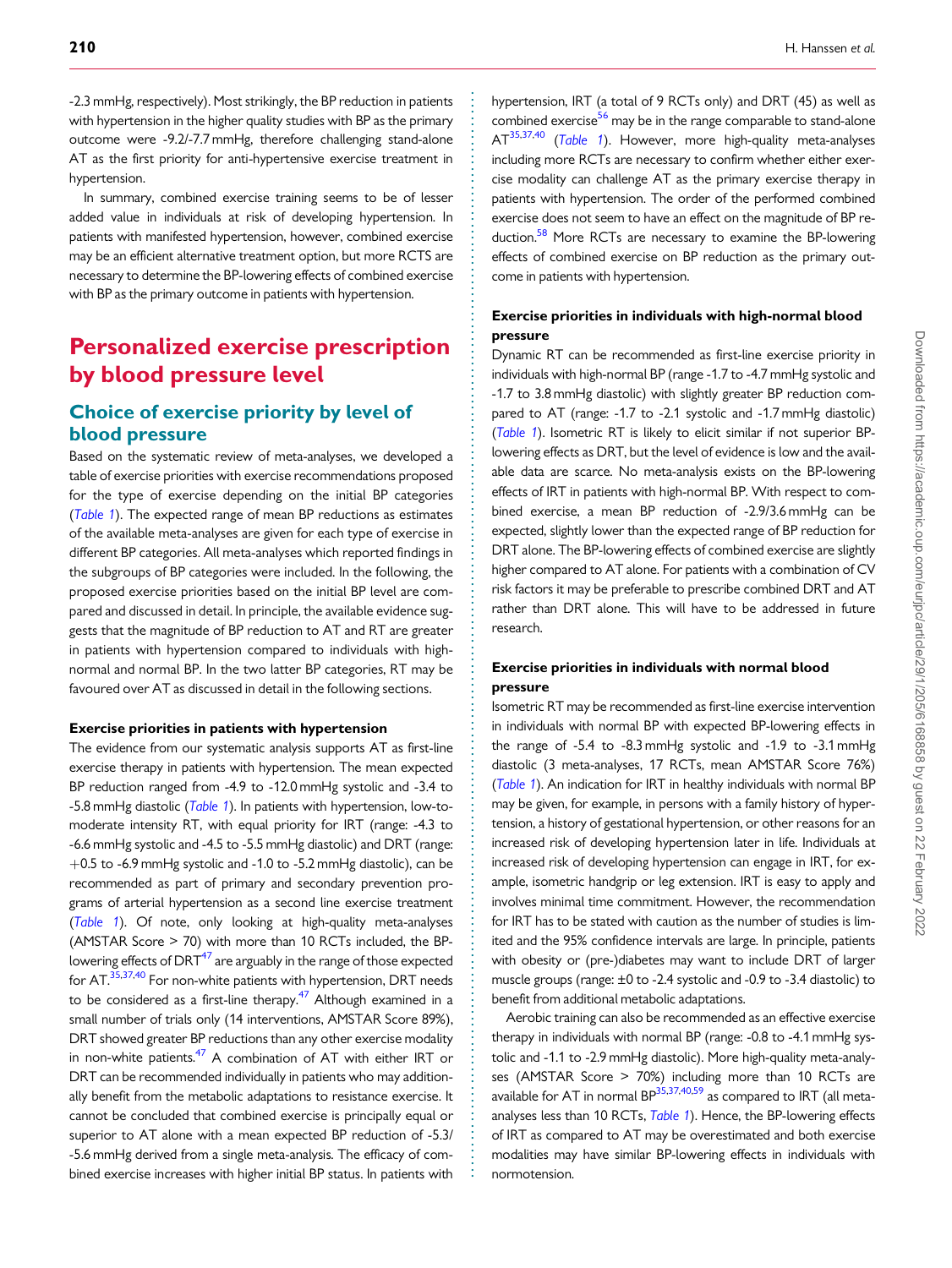<span id="page-6-0"></span>

| 16 <sup>a</sup><br>$\frac{26}{5}$<br>29<br>28<br>33<br>$\overline{1}$<br>$\tilde{c}$<br>$\overline{c}$<br>$\infty$<br>$\circ$<br>$\overline{ }$<br>$\sim$<br>$-4.2/-0.6$ ; $-2.4/-0.7$<br>$-5.3/-2.8$ ; $-3.1/-1.5$<br>$-6.3/ -4.4; -3.6/ -2.3$<br>$-3.7/-1.5$ ; $-2.6/-1.1$<br>$-6.1/-1.2$ ; $-4.7/-1.1$<br>$-10.4/-6.3$ ; $-4.0/0.2$<br>$-9.2/-6.6$ ; $-3.9/-2.3$<br>$-2.2/0.7$ ; $-2.2/-0.1$<br>$-3.5/1.0; -5.4/ -0.9$<br>$-3.1/2.0$ ; $-5.6/ -1.2$<br>$-2.5/2.5; -2.1/2.2$<br>$\frac{1}{2}$<br>Combined exercise<br>$-8.3/ - 1.9(56)$<br>$-3.6/-2.9(41)$<br>$-1.2I - 3.2(49)$<br>$-5.4/-2.9(52)$<br>$-7.8/-3.1(53)$<br>$-0.8l - 1.1(36)$<br>$-4.0/-2.3(38)$<br>$-2.4/-1.6(37)$<br>$-0.6/-3.4(36)$<br>$-2.6/-1.8(39)$<br>$-4.1/-1.8$ (60)<br>(3) and/or DRT<br>$0.0/-0.9$ (48)<br>$(2)$ and/or $AT$<br>$(1)$ IRT<br>89<br>$\frac{6}{2}$<br>76<br>67<br>35<br>41a<br>SO<br>$\overline{4}$<br>$\overline{4}$<br>$\tilde{1}$<br>$-5.1/-1.0$ ; $-5.3/-1.4$<br>$-3.3/-0.8$ ; $-2.7/-0.7$<br>$-3.1/-0.3$ ; $-2.6/-0.8$<br>$-7.7/ -0.9$ ; $-5.7/ -1.9$<br>$-7.8/-1.6$ ; $-5.0/-1.4$<br>Combined exercise<br>No meta-analysis<br>$-3.0/-3.3(48)$<br>$-4.71 - 3.2(49)$<br>$-1.7I - 1.7(37)$<br>$-4.3/ -3.8(36)$<br>$-2.1/-1.7(36)$<br>$(3)$ and/or $IRT$<br>$(2)$ and/or AT<br>$(1)$ DRT<br>76<br>78<br>89<br>76<br>24<br>35<br>67<br>83<br>57<br>67<br>$\overline{K}$<br>$\overline{K}$<br>47<br>≸<br>$14^a$<br>$\dot{4}$<br>28<br>$\mathsf{c}$<br>$\sim$<br>4<br>S<br>$-11.7/ - 1.5$ ; $-7.9/ - 3.0$<br>$-10.7/-6.0; -6.9/-3.4$<br>$-10.5/-4.3$ ; $-8.0/-3.5$<br>$-16.1/-7.9$ ; $-4.9/-1.9$<br>$-9.0/-2.7$ ; $-8.4/-1.9$<br>$-8.6/-3.3$ ; $-5.3/-1.6$<br>$-6.4/-2.2$ ; $-7.9/-3.0$<br>$-7.2/-2.7$ ; $-5.7/-1.8$<br>$-9.1/ - 4.6$ ; $-6.5/ - 3.3$<br>$-6.6/2.4; -6.9/ -2.0$<br>$-5.5/2.0; -3.1/0.9$<br>$-4.4/5.3$ ; $-3.9/1.9$<br>$-8/-3$ ; $-7/-3$<br>Combined exercise<br>$-12.0/-3.4(35)$<br>$-8.3/-5.2(36)$<br>$-6.0/-3.4(41)$<br>$-6.6/-5.5(56)$<br>$-1.7l - 1.1(49)$<br>$-6.9$ / $-4.9$ (37)<br>$-4.5/ -4.5(52)$<br>$-5.7I - 5.2(48)$<br>$+0.5/-1.0(36)$<br>$-7.4/-5.8(39)$<br>$-4.9/ -3.7(38)$<br>$-4.3/ -5.5(53)$<br>(3) and/or DRT<br>$(2)$ and/or IRT<br>$-6/-5(40)$<br>$(1)$ AT | $\geq$ 140/90 mmHg<br>differentiation)<br>Hypertension<br>(no further<br>(mmHg) | 95% CI or SD  | 。<br>2         | AS (%)         | $\geq$ 130-139/85-89<br>$mmHg$ ( $mmHg$ )<br>blood pressure<br>High-normal | 95% CI or SD  | $\dot{\mathbf{z}}$ | AS (%) | differentiation) (mmHg)<br>$<$ 130/84 mmHg<br>Normotension<br>(no further | 95% CI or SD  | ż | AS (%)  |
|---------------------------------------------------------------------------------------------------------------------------------------------------------------------------------------------------------------------------------------------------------------------------------------------------------------------------------------------------------------------------------------------------------------------------------------------------------------------------------------------------------------------------------------------------------------------------------------------------------------------------------------------------------------------------------------------------------------------------------------------------------------------------------------------------------------------------------------------------------------------------------------------------------------------------------------------------------------------------------------------------------------------------------------------------------------------------------------------------------------------------------------------------------------------------------------------------------------------------------------------------------------------------------------------------------------------------------------------------------------------------------------------------------------------------------------------------------------------------------------------------------------------------------------------------------------------------------------------------------------------------------------------------------------------------------------------------------------------------------------------------------------------------------------------------------------------------------------------------------------------------------------------------------------------------------------------------------------------------------------------------------------------------------------------------------------------------------------------------------------------------------------------------------------------------------------|---------------------------------------------------------------------------------|---------------|----------------|----------------|----------------------------------------------------------------------------|---------------|--------------------|--------|---------------------------------------------------------------------------|---------------|---|---------|
|                                                                                                                                                                                                                                                                                                                                                                                                                                                                                                                                                                                                                                                                                                                                                                                                                                                                                                                                                                                                                                                                                                                                                                                                                                                                                                                                                                                                                                                                                                                                                                                                                                                                                                                                                                                                                                                                                                                                                                                                                                                                                                                                                                                       |                                                                                 |               |                |                |                                                                            |               |                    |        |                                                                           |               |   |         |
|                                                                                                                                                                                                                                                                                                                                                                                                                                                                                                                                                                                                                                                                                                                                                                                                                                                                                                                                                                                                                                                                                                                                                                                                                                                                                                                                                                                                                                                                                                                                                                                                                                                                                                                                                                                                                                                                                                                                                                                                                                                                                                                                                                                       |                                                                                 |               |                |                |                                                                            |               |                    |        |                                                                           |               |   | 83      |
|                                                                                                                                                                                                                                                                                                                                                                                                                                                                                                                                                                                                                                                                                                                                                                                                                                                                                                                                                                                                                                                                                                                                                                                                                                                                                                                                                                                                                                                                                                                                                                                                                                                                                                                                                                                                                                                                                                                                                                                                                                                                                                                                                                                       |                                                                                 |               |                |                |                                                                            |               |                    |        |                                                                           |               |   | 78      |
|                                                                                                                                                                                                                                                                                                                                                                                                                                                                                                                                                                                                                                                                                                                                                                                                                                                                                                                                                                                                                                                                                                                                                                                                                                                                                                                                                                                                                                                                                                                                                                                                                                                                                                                                                                                                                                                                                                                                                                                                                                                                                                                                                                                       |                                                                                 |               |                |                |                                                                            |               |                    |        |                                                                           |               |   | 67      |
|                                                                                                                                                                                                                                                                                                                                                                                                                                                                                                                                                                                                                                                                                                                                                                                                                                                                                                                                                                                                                                                                                                                                                                                                                                                                                                                                                                                                                                                                                                                                                                                                                                                                                                                                                                                                                                                                                                                                                                                                                                                                                                                                                                                       |                                                                                 |               |                |                |                                                                            |               |                    |        |                                                                           |               |   |         |
|                                                                                                                                                                                                                                                                                                                                                                                                                                                                                                                                                                                                                                                                                                                                                                                                                                                                                                                                                                                                                                                                                                                                                                                                                                                                                                                                                                                                                                                                                                                                                                                                                                                                                                                                                                                                                                                                                                                                                                                                                                                                                                                                                                                       |                                                                                 |               |                |                |                                                                            |               |                    |        |                                                                           |               |   |         |
|                                                                                                                                                                                                                                                                                                                                                                                                                                                                                                                                                                                                                                                                                                                                                                                                                                                                                                                                                                                                                                                                                                                                                                                                                                                                                                                                                                                                                                                                                                                                                                                                                                                                                                                                                                                                                                                                                                                                                                                                                                                                                                                                                                                       |                                                                                 |               |                |                |                                                                            |               |                    |        |                                                                           |               |   | 76      |
|                                                                                                                                                                                                                                                                                                                                                                                                                                                                                                                                                                                                                                                                                                                                                                                                                                                                                                                                                                                                                                                                                                                                                                                                                                                                                                                                                                                                                                                                                                                                                                                                                                                                                                                                                                                                                                                                                                                                                                                                                                                                                                                                                                                       |                                                                                 |               |                |                |                                                                            |               |                    |        |                                                                           |               |   | $^{24}$ |
|                                                                                                                                                                                                                                                                                                                                                                                                                                                                                                                                                                                                                                                                                                                                                                                                                                                                                                                                                                                                                                                                                                                                                                                                                                                                                                                                                                                                                                                                                                                                                                                                                                                                                                                                                                                                                                                                                                                                                                                                                                                                                                                                                                                       |                                                                                 |               |                |                |                                                                            |               |                    |        |                                                                           |               |   |         |
|                                                                                                                                                                                                                                                                                                                                                                                                                                                                                                                                                                                                                                                                                                                                                                                                                                                                                                                                                                                                                                                                                                                                                                                                                                                                                                                                                                                                                                                                                                                                                                                                                                                                                                                                                                                                                                                                                                                                                                                                                                                                                                                                                                                       |                                                                                 |               |                |                |                                                                            |               |                    |        |                                                                           |               |   | カオ      |
|                                                                                                                                                                                                                                                                                                                                                                                                                                                                                                                                                                                                                                                                                                                                                                                                                                                                                                                                                                                                                                                                                                                                                                                                                                                                                                                                                                                                                                                                                                                                                                                                                                                                                                                                                                                                                                                                                                                                                                                                                                                                                                                                                                                       |                                                                                 |               |                |                |                                                                            |               |                    |        |                                                                           |               |   |         |
|                                                                                                                                                                                                                                                                                                                                                                                                                                                                                                                                                                                                                                                                                                                                                                                                                                                                                                                                                                                                                                                                                                                                                                                                                                                                                                                                                                                                                                                                                                                                                                                                                                                                                                                                                                                                                                                                                                                                                                                                                                                                                                                                                                                       |                                                                                 |               |                |                |                                                                            |               |                    |        |                                                                           |               |   | 83      |
|                                                                                                                                                                                                                                                                                                                                                                                                                                                                                                                                                                                                                                                                                                                                                                                                                                                                                                                                                                                                                                                                                                                                                                                                                                                                                                                                                                                                                                                                                                                                                                                                                                                                                                                                                                                                                                                                                                                                                                                                                                                                                                                                                                                       |                                                                                 |               |                |                |                                                                            |               |                    |        |                                                                           |               |   |         |
|                                                                                                                                                                                                                                                                                                                                                                                                                                                                                                                                                                                                                                                                                                                                                                                                                                                                                                                                                                                                                                                                                                                                                                                                                                                                                                                                                                                                                                                                                                                                                                                                                                                                                                                                                                                                                                                                                                                                                                                                                                                                                                                                                                                       |                                                                                 |               |                |                |                                                                            |               |                    |        |                                                                           |               |   | 89      |
|                                                                                                                                                                                                                                                                                                                                                                                                                                                                                                                                                                                                                                                                                                                                                                                                                                                                                                                                                                                                                                                                                                                                                                                                                                                                                                                                                                                                                                                                                                                                                                                                                                                                                                                                                                                                                                                                                                                                                                                                                                                                                                                                                                                       |                                                                                 |               |                |                |                                                                            |               |                    |        |                                                                           |               |   | 76      |
|                                                                                                                                                                                                                                                                                                                                                                                                                                                                                                                                                                                                                                                                                                                                                                                                                                                                                                                                                                                                                                                                                                                                                                                                                                                                                                                                                                                                                                                                                                                                                                                                                                                                                                                                                                                                                                                                                                                                                                                                                                                                                                                                                                                       |                                                                                 |               |                |                |                                                                            |               |                    |        |                                                                           |               |   | 57      |
|                                                                                                                                                                                                                                                                                                                                                                                                                                                                                                                                                                                                                                                                                                                                                                                                                                                                                                                                                                                                                                                                                                                                                                                                                                                                                                                                                                                                                                                                                                                                                                                                                                                                                                                                                                                                                                                                                                                                                                                                                                                                                                                                                                                       |                                                                                 |               |                |                |                                                                            |               |                    |        |                                                                           |               |   |         |
|                                                                                                                                                                                                                                                                                                                                                                                                                                                                                                                                                                                                                                                                                                                                                                                                                                                                                                                                                                                                                                                                                                                                                                                                                                                                                                                                                                                                                                                                                                                                                                                                                                                                                                                                                                                                                                                                                                                                                                                                                                                                                                                                                                                       |                                                                                 |               |                |                |                                                                            |               |                    |        |                                                                           |               |   |         |
|                                                                                                                                                                                                                                                                                                                                                                                                                                                                                                                                                                                                                                                                                                                                                                                                                                                                                                                                                                                                                                                                                                                                                                                                                                                                                                                                                                                                                                                                                                                                                                                                                                                                                                                                                                                                                                                                                                                                                                                                                                                                                                                                                                                       | $-5.3/-5.6(57)a$                                                                | $\frac{1}{2}$ | $\overline{1}$ | $\overline{6}$ | $-2.9/ -3.6$ (57) <sup>a</sup>                                             | $\frac{1}{2}$ | 51                 | 64     | $-0.9/ -1.5$ (57) <sup>a</sup>                                            | $\frac{1}{2}$ | 3 | 64      |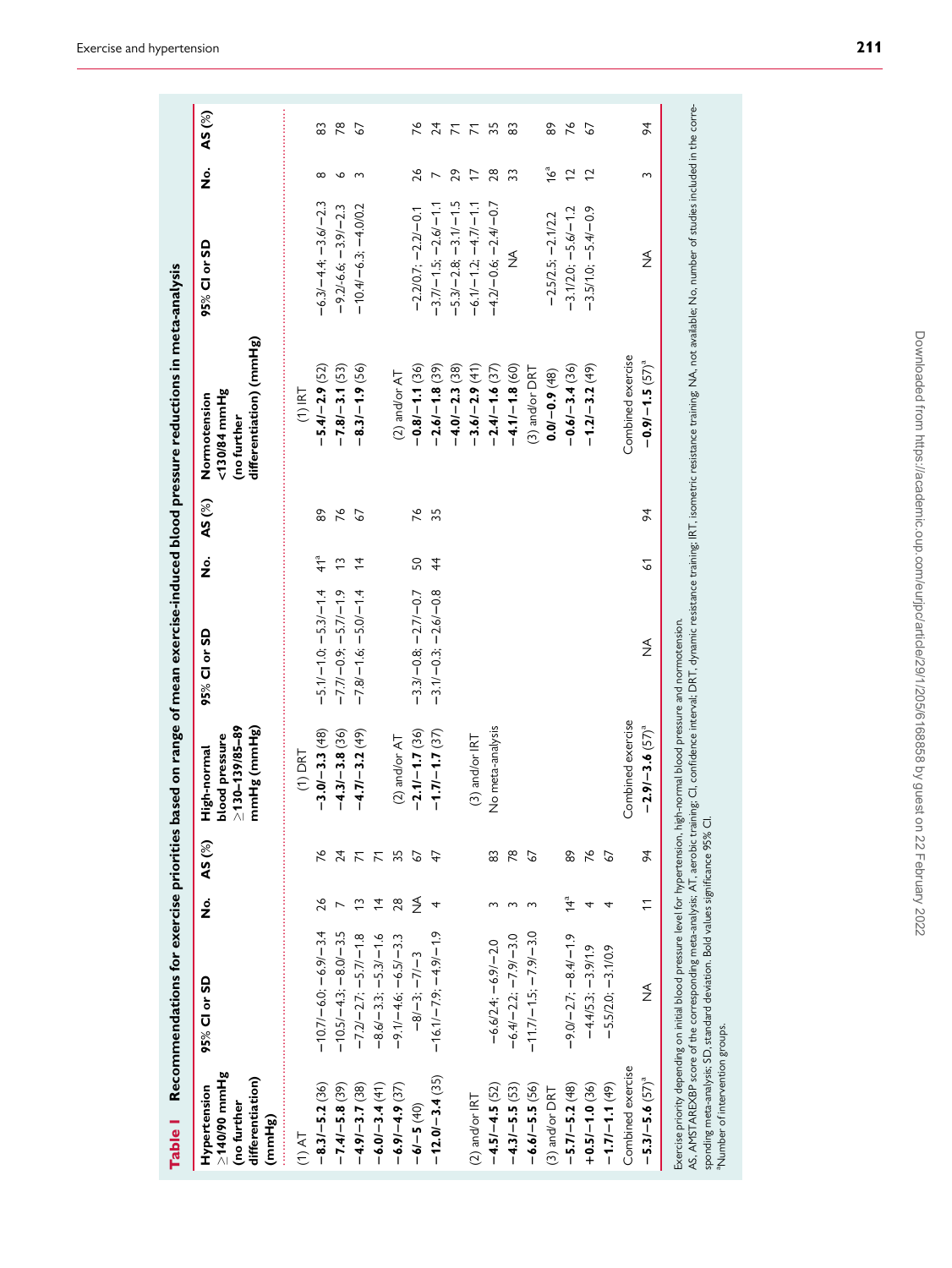<span id="page-7-0"></span>. In patients with additional CV risk factors, a combination of IRT with AT may be warranted, although BP-lowering effects of combined exercise (mean: -0.9/-1.5 mmHg) are considerably smaller compared to IRT alone. It has to be pointed out that improving exercise capacity (maximum oxygen uptake) reduces CV and all-cause mortality and, therefore, prescription of AT should be recommended in most patients with multiple risk factors and increased CV risk independent of differences in the efficacy to lower BP.

#### Summary

In summary, AT is recommended in patients with hypertension with expected BP reductions in the range of -4.9 to -12 mmHg systolic and -3.4 to -5.8 mmHg diastolic. In patients with high-normal BP, DRT can be recommended with a BP reduction in the range of -3.0 to -4.7 mmHg systolic and -3.2 to -3.8 mmHg diastolic. In individuals with normal BP but with risk factors for the development of hypertension, IRT may be recommended with an expected BP reduction of -5.4 to -8.3 mmHg systolic and -1.9 to -3.1 mmHg diastolic. However, these findings are based on three meta-analyses with a total number of only 17 RCTs, but with sufficient AMASTAR Scores. Future research and stronger evidence are warranted to elucidate whether IRT can be recommended over AT in individuals with normal BP.

#### Limitations and research gaps

Some limitations to the systematic review of meta-analyses and consequent recommendations need to be discussed. The vast majority of RCTs in the meta-analyses measured single resting office BP using standardized procedures. Twenty-four hour ambulatory BP monitoring (ABPM) is considered the gold standard measurement, but no meta-analysis on the effects of exercise on ABPM is currently available. The differences in BP-lowering effects between the different modes of exercise may appear small, however, they are in the range of several mmHg and can be considered clinically relevant.<sup>23</sup> Blood pressure-lowering effects of AT in hypertension, for example, are in a range comparable to BP-lowering effects reported for antihypertensive drug treatment.<sup>60</sup> Expected treatment efficacy with DRT or IRT can be expected to be about 3–4 mmHg lower. There is, in principle, less data available on the BP lowing effects of IRT for all BP categories. No meta-analyses exist for the BP-lowering effects of IRT in high-normal BP. Only a single meta-analysis has investigated the effects of combined exercise. No meta-analysis to date has investigated the BP-lowering effects of different exercise modes in resistant hypertension. In order to give more precise exercise prescriptions based on initial BP levels, more high-quality RCT are warranted to address these research gaps in the future. Sufficient data on alternative and complementary types of PA, such as for example Yoga or Tai Chi, are still lacking. Nonetheless, we believe it is time to think about the individualization of exercise prescription and the presented evidence supports this approach. We did not attempt to perform a meta-analysis of meta-analyses since the heterogeneity and the risk of bias between the meta-analyses are considerable. Of course, several RCTs have been included in more than one analysis and older RCTs tend to be included more often. To compare BPlowering effects of different exercise modes on the basis of BP category we therefore reported the specific ranges of BP changes as estimates (Choice of exercise priority by level of blood pressure

section, [Table 1](#page-6-0)). This Consensus Document focused on the evidence for personalization of exercise prescription to lower BP. Here, we did not aim to give updated practical recommendations of 'how to perform modes of exercise' such as frequency, intensity, and time (FITT) or describe the mechanisms of exercise-induced BP reduction. A guide to the practical applications of AT, IRT, and DRT can be found in the ACSM guidelines<sup>61</sup> and updated recommendations from an expert panel.<sup>[14](#page-8-0)</sup> In Supplement Figure  $57$ , we translated the findings of [Table 1](#page-6-0) into a descriptive conclusion figure for use in clinical routine and daily practice [\(Supplementary material online,](https://academic.oup.com/eurjpc/article-lookup/doi/10.1093/eurjpc/zwaa141#supplementary-data) Figure S7). In parallel to this European evidence-based statement on personalized exercise prescription in the prevention and treatment of arterial hypertension, the ACSM and its 2018 Physical Activity Guidelines Advisory Committee have recently updated their statements on exercise and hypertension.<sup>13,14</sup> Similar research gaps were identified and addressed, but differences in the systematic analysis of the available evidence exist. This Consensus Document had a clear focus on validating the evidence for personalized exercise prescription depending on the initial BP level. In our statement, the meta-analyses varied in sample size and quality of evidence (AMSTAR Score), however, for the recommendations of exercise priorities based on the range of mean exercise-induced BP reductions, we decided to include the evidence from all meta-analyses, listing the number of RCTs and AMSTAR Score for every single meta-analysis ([Table 1](#page-6-0)).

## **Conclusions**

. . . . . . . . . . . . . . . . . . . . . . . . . . . . . . . . . . . . . . . . . . . . . . . . . . . . . . . . . . . . . . . . . . . . . . . . . . . . . . . . . . . . . . . . . . . . . . . . . . . . . . . . . . . . . . . . . . . . . . . . . . . . . . . . . . . . . . . . . . . . . . . . . . . . . . . . . . . . . . . . . . . . . . . . . . . .

This consensus paper aimed to provide an evidence-based framework for exercise prescription guided by BP level. There is sufficient evidence from meta-analyses that AT is a useful and effective treatment option to lower BP in patients with hypertension and highnormal BP as well as individuals with normotension. This Consensus Document gives updated evidence for the BP-lowering effects of exercise and is the first to focus on the implementation of personalized exercise prescription. When prescribing exercise, age, sex, ethnicity, and comorbidities as well as individual preferences and available infrastructure have to be taken into account. Most importantly, our systematic review of meta-analyses supports prioritizing the choice of exercise based on the individual initial BP level. Patients with hypertension seem to benefit most from AT, whereas single high-quality meta-analyses each suggest that combined exercise<sup>[56](#page-9-0)</sup> and DRT<sup>47</sup> may yield similar potential BP benefits ([Table 1](#page-6-0) and [Supplementary](https://academic.oup.com/eurjpc/article-lookup/doi/10.1093/eurjpc/zwaa141#supplementary-data) [material online,](https://academic.oup.com/eurjpc/article-lookup/doi/10.1093/eurjpc/zwaa141#supplementary-data) Figure S7). Of note and as an exception, non-white patients with hypertension seem to benefit more from DRT. Patients with high-normal BP may need to implement DRT, with only a few existing data on alternative exercise types. Individuals with normal BP with some degree of elevated CV disease risk may engage in IRT, even though the BP-lowering effects may currently be overestimated.

Both, AT and RT are therapeutic strategies known to be safe and effective for primary and secondary prevention of hypertension. Despite the unequivocal benefit of exercise in hypertension, it remains significantly underused, in part due to the lack of knowledge, fear, and inertia of physicians. It may be possible to develop the use of exercise as an anti-hypertensive treatment strategy by motivational support to improve adherence, individualization of exercise prescription, and close-meshed guidance by caretakers. From a socio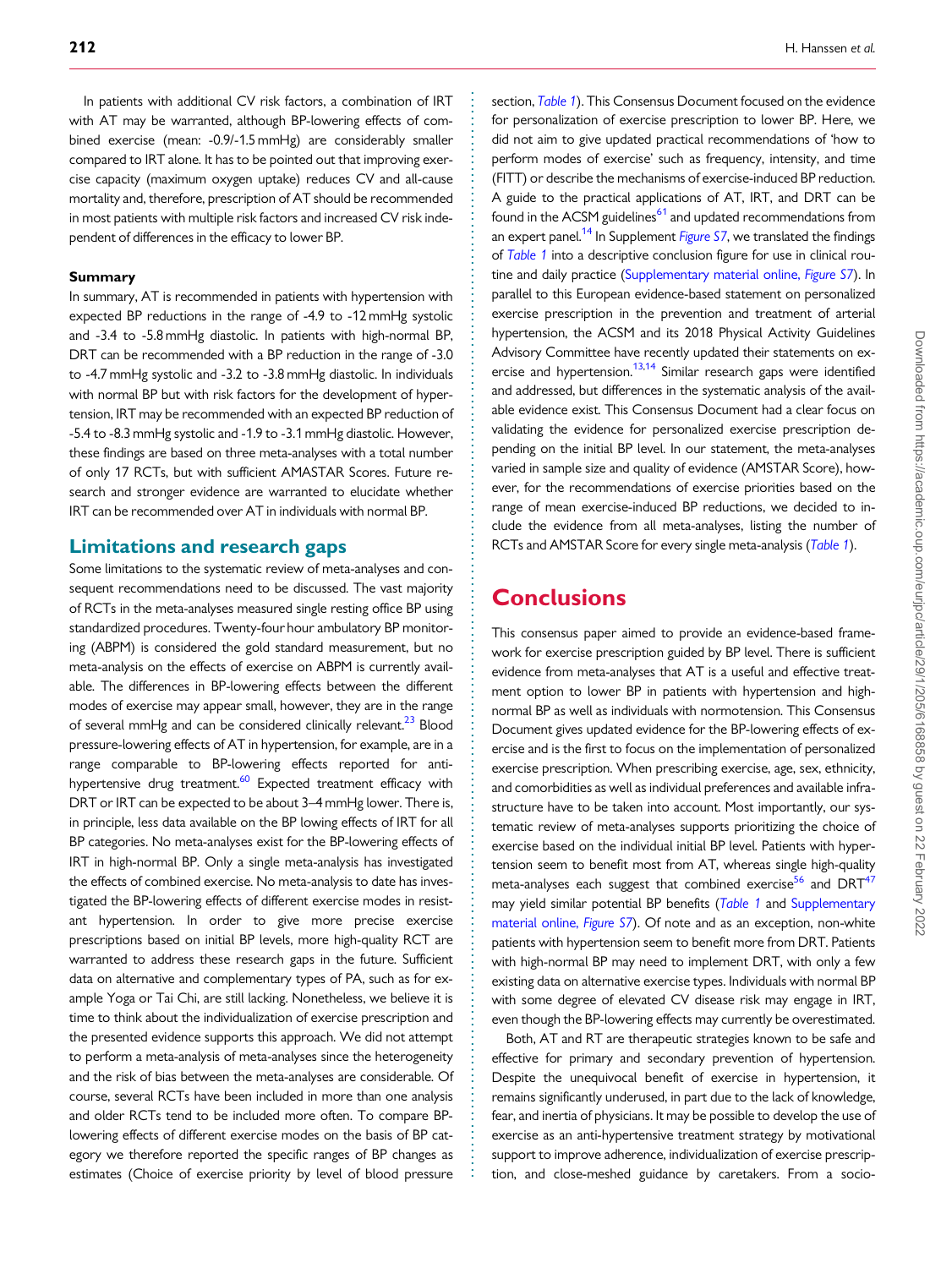<span id="page-8-0"></span>. economic health perspective, it is a major challenge to develop, promote and implement individually tailored exercise programs for patients with hypertension under consideration of sustainable costs.

# Supplementary material

[Supplementary material](https://academic.oup.com/eurjpc/article-lookup/doi/10.1093/eurjpc/zwaa141#supplementary-data) is available at European Journal of Preventive Cardiology online.

Conflict of interest: A.C. received honoraria for lectures in symposia and educational activities sponsored by unrestricted grants from Abbott, Berlin-Chemie, Biolab, Boehringer-Ingelheim, Ferrer, Menarini, Merck and Sanofi-Aventis. M.S. reports personal fees from Novartis and Sanofi-Aventis. L.P. is lead author on the American College of Sports Medicine recent Pronouncement.<sup>14</sup> All other authors have nothing to disclose.

#### **References**

- [1.](#page-1-0) Mancia G, Fagard R, Narkiewicz K, et al. 2013 ESH/ESC guidelines for the management of arterial hypertension: the Task Force for the Management of Arterial Hypertension of the European Society of Hypertension (ESH) and of the European Society of Cardiology (ESC). Eur Heart | 2013;34:2159-2219. The complete author list can be found in the following doi: 10.1093/eurheartj/eht151
- [2.](#page-1-0) Yusuf S, Hawken S, Ôunpuu S, Dans T, Avezum A, Lanas F, McQueen M, Budaj A, Pais P, Varigos J, Lisheng L. Effect of potentially modifiable risk factors associated with myocardial infarction in 52 countries (the INTERHEART study): casecontrol study. Lancet 2004;364:937–952.
- [3.](#page-1-0) Kearney PM, Whelton M, Reynolds K, Muntner P, Whelton PK, He J. Global burden of hypertension: analysis of worldwide data. Lancet 2005;365:217–223.
- [4.](#page-1-0) Pereira MA, Folsom AR, McGovern PG, Carpenter M, Arnett DK, Liao D, Szklo M, Hutchinson RG. Physical activity and incident hypertension in black and white adults: the Atherosclerosis Risk in Communities Study. Prev Med 1999;28: 304–312.
- [5.](#page-1-0) Liu X, Zhang D, Liu Y, Sun X, Han C, Wang B, Ren Y, Zhou J, Zhao Y, Shi Y, Hu D, Zhang M. Dose-response association between physical activity and incident hypertension: a systematic review and meta-analysis of cohort studies. Hypertension 2017;69:813–820.
- [6.](#page-1-0) Holmlund T, Ekblom B, Borjesson M, Andersson G, Wallin P, Ekblom-Bak E.. Association between change in cardiorespiratory fitness and incident hypertension in Swedish adults. Eur J Prev Cardiol 2020; 10.1177/2047487320942997
- [7.](#page-1-0) Fang J, Wylie-Rosett J, Alderman MH. Exercise and cardiovascular outcomes by hypertensive status: NHANES I epidemiological follow-up study, 1971-1992. Am J Hypertens 2005;18:751–758.
- [8.](#page-1-0) Fossum E, Gleim GW, Kjeldsen SE, Kizer JR, Julius S, Devereux RB, Brady WE, Hille DA, Lyle PA, Dahlöf B. The effect of baseline physical activity on cardiovascular outcomes and new-onset diabetes in patients treated for hypertension and left ventricular hypertrophy: the LIFE study. J Intern Med 2007;262:439-448.
- [9.](#page-1-0) Rossi A, Dikareva A, Bacon SL, Daskalopoulou SS. The impact of physical activity on mortality in patients with high blood pressure: a systematic review. J Hypertens 2012;30:1277–1288.
- [10.](#page-1-0) Piepoli MF, Hoes AW, Agewall S, Albus C, Brotons C, Catapano AL, Cooney M-T, Corra` U, Cosyns B, Deaton C, Graham I, Hall MS, Hobbs FDR, Løchen M-L, Löllgen H, Marques-Vidal P, Perk J,Prescott E, Redon J, Richter DJ, Sattar N, Smulders Y, Tiberi M, van der Worp HB, Ineke van Dis I, Verschuren WMM, Simone Binno, ESC Scientific Document Group.2016 European Guidelines on cardiovascular disease prevention in clinical practice: the Sixth Joint Task Force of the European Society of Cardiology and Other Societies on Cardiovascular Disease Prevention in Clinical Practice (constituted by representatives of 10 societies and by invited experts)Developed with the special contribution of the European Association for Cardiovascular Prevention & Rehabilitation (EACPR). Eur Heart | 2016;37:2315-2381.
- [11.](#page-1-0) Piepoli MF, Abreu A, Albus C, Ambrosetti M, Brotons C, Catapano AL, Corra U, Cosyns B, Deaton C, Graham I, Hoes A, Lochen M-L, Matrone B, Redon J, Sattar N, Smulders Y, Tiberi M. Update on cardiovascular prevention in clinical practice: a position paper of the European Association of Preventive Cardiology of the European Society of Cardiology. Eur J Prev Cardiol 2020;27:181–205.
- [12.](#page-1-0) Brook RD, Appel LJ, Rubenfire M, Ogedegbe G, Bisognano JD, Elliott WJ, Fuchs FD, Hughes JW, Lackland DT, Staffileno BA, Townsend RR, Rajagopalan S.

. . . . . . . . . . . . . . . . . . . . . . . . . . . . . . . . . . . . . . . . . . . . . . . . . . . . . . . . . . . . . . . . . . . . . . . . . . . . . . . . . . . . . . . . . . . . . . . . . . . . . . . . . . . . . . . . . . . . . . . . . . . . . . . . . . . . . . . . . . . . . . . . . . . . . . . . . . . . . . . . . . . . . . . . . . . .

Beyond medications and diet: alternative approaches to lowering blood pressure: a scientific statement from the American Heart Association. Hypertension 2013; 61:1360–1383.

- [13](#page-1-0). Pescatello LS. What's new in the ACSM pronouncement on exercise and hypertension?, 2019. [https://www.acsm.org/home/featured-blogs—homepage/acsm](https://www.acsm.org/home/featured-blogs&hx0026;mdash;homepage/acsm-blog/2019/06/11/new-acsm-pronouncement-exercise-hypertension)[blog/2019/06/11/new-acsm-pronouncement-exercise-hypertension](https://www.acsm.org/home/featured-blogs&hx0026;mdash;homepage/acsm-blog/2019/06/11/new-acsm-pronouncement-exercise-hypertension) (3 December 2019).
- [14](#page-1-0). Pescatello LS, Buchner DM, Jakicic JM, Powell KE, Kraus WE, Bloodgood B, Campbell WW, Dietz S, Dipietro L, George SM, Macko RF, Mctiernan ANNE, Pate RR, Piercy KL. Physical activity to prevent and treat hypertension: a systematic review. Med Sci Sports Exercise 2019;51:1314–1323.
- [15](#page-1-0). Fagard RH. Exercise therapy in hypertensive cardiovascular disease. Prog Cardiovasc Dis 2011;53:404–411.
- [16](#page-1-0). Garber CE, Blissmer B, Deschenes MR, Franklin BA, Lamonte MJ, Lee I-M, Nieman DC, Swain DP; American College of Sports Medicine. Quantity and quality of exercise for developing and maintaining cardiorespiratory, musculoskeletal, and neuromotor fitness in apparently healthy adults: guidance for prescribing exercise. Med Sci Sports Exercise 2011;43:1334–1359.
- [17](#page-1-0). Pelliccia A, Sharma S, Gati S, Bäck M, Börjesson M, Caselli S, Collet J-P, Corrado D, Drezner JA, Halle M, Hansen D, Heidbuchel H, Myers J, Niebauer J, Papadakis M, Piepoli MF, Prescott E, Roos-Hesselink JW, Graham Stuart A, Taylor RS, Thompson PD, Tiberi M, Vanhees L, Wilhelm M, Guazzi M, La Gerche A, Aboyans V, Adami PE, Backs J, Baggish A, Basso C, Biffi A, Bucciarelli-Ducci C, Camm AJ, Claessen G, Delgado V, Elliott PM, Galderisi M, Gale CP, Gray B, Haugaa KH, Iung B, Katus HA, Keren A, Leclercq C, Lewis BS, Mont L, Mueller C, Petersen SE, Petronio AS, Roffi M, Savonen K, Serratosa L, Shlyakhto E, Simpson IA, Sitges M, Solberg EE, Sousa-Uva M, Van Craenenbroeck E, Van De Heyning C, Wijns W, Gati S, Bäck M, Börjesson M, Caselli S, Collet J-P, Corrado D, Drezner JA, Halle M, Hansen D, Heidbuchel H, Myers J, Niebauer J, Papadakis M, Piepoli MF, Prescott E, Roos-Hesselink JW, Stuart AG, Taylor RS, Thompson PD, Tiberi M, Vanhees L, Wilhelm M; ESC Scientific Document Group. 2020 ESC Guidelines on sports cardiology and exercise in patients with cardiovascular disease. Eur Heart J 2020; doi: 10.1093/eurhearti/ehaa605.
- [18](#page-1-0). Noone C, Leahy J, Morrissey EC, Newell J, Newell M, Dwyer CP, Murphy J, Doyle F, Murphy AW, Molloy GJ. Comparative efficacy of exercise and antihypertensive pharmacological interventions in reducing blood pressure in people with hypertension: a network meta-analysis. Eur J Prev Cardiol 2020;27:247-255.
- [19](#page-1-0). Conroy RM, Pyorala K, Fitzgerald AP, et al. Estimation of ten-year risk of fatal cardiovascular disease in Europe: the SCORE project. Eur Heart | 2003;24: 987–1003. The complete author list can be found under the following doi: 10.1016/s0195-668x(03)00114-3
- [20](#page-1-0). Group SR, Wright JT Jr, Williamson JD, et al. A randomized trial of intensive versus standard blood-pressure control. N Engl | Med 2015;373:2103-2116. The complete list of authors can be found under the following doi: 10.056/NEJMoa1511939
- [21](#page-1-0). Whelton PK, Carey RM, Aronow WS, Casey DE, Collins KJ, Dennison Himmelfarb C, DePalma SM, Gidding S, Jamerson KA, Jones DW, MacLaughlin EJ, Muntner P, Ovbiagele B, Smith SC, Spencer CC, Stafford RS, Taler SJ, Thomas RJ, Williams KA, Williamson JD, Wright JT. 2017 ACC/AHA/AAPA/ABC/ACPM/ AGS/APhA/ASH/ASPC/NMA/PCNA Guideline for the prevention, detection, evaluation, and management of high blood pressure in adults: a report of the American College of Cardiology/American Heart Association Task Force on Clinical Practice Guidelines. J Am Coll Cardiol 2018;71:e127–e248.
- [22](#page-1-0). Thomopoulos C, Parati G, Zanchetti A. Effects of blood pressure lowering on outcome incidence in hypertension: 7. Effects of more vs. less intensive blood pressure lowering and different achieved blood pressure levels - updated overview and meta-analyses of randomized trials. J Hypertens 2016;34:613-622.
- [23](#page-1-0). Ettehad D, Emdin CA, Kiran A, Anderson SG, Callender T, Emberson J, Chalmers J, Rodgers A, Rahimi K. Blood pressure lowering for prevention of cardiovascular disease and death: a systematic review and meta-analysis. Lancet 2016;387:957–967.
- [24](#page-2-0). Thomopoulos C, Parati G, Zanchetti A. Effects of blood-pressure-lowering treatment on outcome incidence in hypertension: 10 - Should blood pressure management differ in hypertensive patients with and without diabetes mellitus? Overview and meta-analyses of randomized trials. J Hypertens 2017;35:922–944.
- [25](#page-2-0). Beckett NS, Peters R, Fletcher AE, Staessen JA, Liu L, Dumitrascu D, Stoyanovsky V, Antikainen RL, Nikitin Y, Anderson C, Belhani A, Forette F, Rajkumar C, Thijs L, Banya W, Bulpitt CJ. Treatment of hypertension in patients 80 years of age or older. N Engl J Med 2008;358:1887–1898.
- [26](#page-2-0). Sundström J, Arima H, Jackson R, Turnbull F, Rahimi K, Chalmers J, Woodward M, Neal B. Effects of blood pressure reduction in mild hypertension: a systematic review and meta-analysis. Ann Internal Med 2015;162:184–191.
- [27](#page-2-0). Thomopoulos C, Parati G, Zanchetti A. Effects of blood pressure lowering on outcome incidence in hypertension: 2. Effects at different baseline and achieved blood pressure levels–overview and meta-analyses of randomized trials. J Hypertens 2014;32:2296–2304.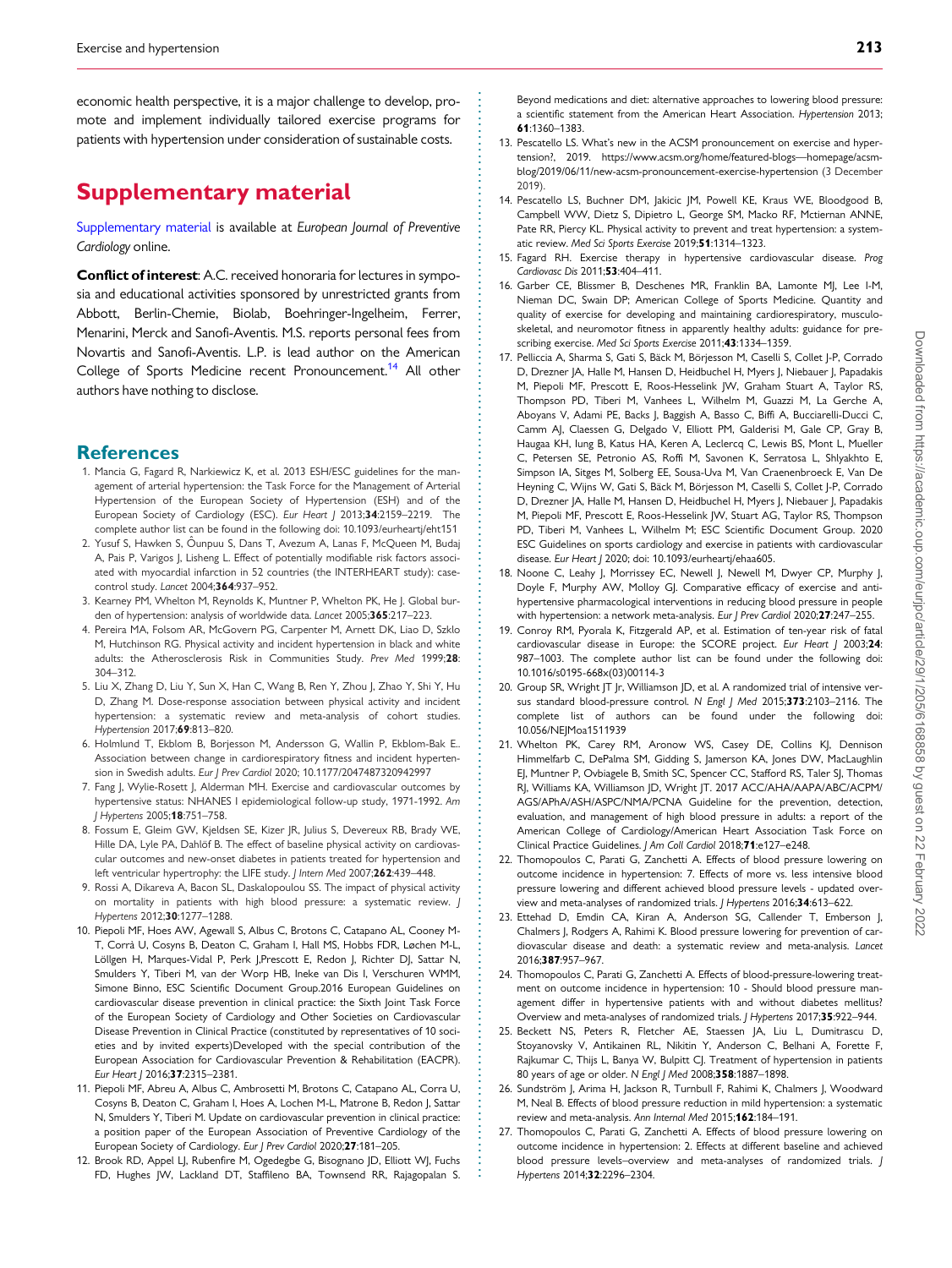- <span id="page-9-0"></span>[28](#page-2-0). Lonn EM, Bosch J, López-Jaramillo P, Zhu J, Liu L, Pais P, Diaz R, Xavier D, Sliwa K, Dans A, Avezum A, Piegas LS, Keltai K, Keltai M, Chazova I, Peters RJG, Held C, Yusoff K, Lewis BS, Jansky P, Parkhomenko A, Khunti K, Toff WD, Reid CM, Varigos J, Leiter LA, Molina DI, McKelvie R, Pogue J, Wilkinson J, Jung H, Dagenais G, Yusuf S. Blood-pressure lowering in intermediate-risk persons without cardiovascular disease. N Engl J Med 2016;374:2009–2020.
- [29](#page-2-0). Williams B, Mancia G, Spiering W, Agabiti Rosei E, Azizi M, Burnier M, Clement DL, Coca A, de Simone G, Dominiczak A, Kahan T, Mahfoud F, Redon J, Ruilope L, Zanchetti A, Kerins M, Kjeldsen SE, Kreutz R, Laurent S, Lip GYH, McManus R, Narkiewicz K, Ruschitzka F, Schmieder RE, Shlyakhto E, Tsioufis C, Aboyans V, Desormais I, De Backer G, Heagerty AM, Agewall S, Bochud M, Borghi C, Boutouyrie P, Brguljan J, Bueno H, Caiani EG, Carlberg B, Chapman N, Cífková R, Cleland JGF, Collet J-P, Coman IM, de Leeuw PW, Delgado V, Dendale P, Diener H-C, Dorobantu M, Fagard R, Farsang C, Ferrini M, Graham IM, Grassi G, Haller H, Hobbs FDR, Jelakovic B, Jennings C, Katus HA, Kroon AA, Leclercq C, Lovic D, Lurbe E, Manolis AJ, McDonagh TA, Messerli F, Muiesan ML, Nixdorff U, Olsen MH, Parati G, Perk J, Piepoli MF, Polonia J, Ponikowski P, Richter DJ, Rimoldi SF, Roffi M, Sattar N, Seferovic PM, Simpson IA, Sousa-Uva M, Stanton AV, van de Borne P, Vardas P, Volpe M, Wassmann S, Windecker S, Zamorano JL, Windecker S, Aboyans V, Agewall S, Barbato E, Bueno H, Coca A, Collet J-P, Coman IM, Dean V, Delgado V, Fitzsimons D, Gaemperli O, Hindricks G, Iung B, Jüni P, Katus HA, Knuuti J, Lancellotti P, Leclercq C, McDonagh TA, Piepoli MF, Ponikowski P, Richter DJ, Roffi M, Shlyakhto E, Simpson IA, Sousa-Uva M, Zamorano JL, Tsioufis C, Lurbe E, Kreutz R, Bochud M, Rosei EA, Jelakovic B, Azizi M, Januszewics A, Kahan T, Polonia J, van de Borne P, Williams B, Borghi C, Mancia G, Parati G, Clement DL, Coca A, Manolis A, Lovic D, Benkhedda S, Zelveian P, Siostrzonek P, Najafov R, Pavlova O, De Pauw M, Dizdarevic-Hudic L, Raev D, Karpettas N, Linhart A, Olsen MH, Shaker AF, Viigimaa M, Metsärinne K, Vavlukis M, Halimi J-M, Pagava Z, Schunkert H, Thomopoulos C, Páll D, Andersen K, Shechter M, Mercuro G, Bajraktari G, Romanova T, Trušinskis K, Saade GA, Sakalyte G, Noppe S, DeMarco DC, Caraus A, Wittekoek J, Aksnes TA, Jankowski P, Polonia J, Vinereanu D, Baranova EI, Foscoli M, Dikic AD, Filipova S, Fras Z, Bertomeu-Martínez V, Carlberg B, Burkard T, Sdiri W, Aydogdu S, Sirenko Y, Brady A, Weber T, Lazareva I, Backer TD, Sokolovic S, Jelakovic B, Widimsky J, Viigimaa M, Pörsti I, Denolle T, Krämer BK, Stergiou GS, Parati G, Trušinskis K, Miglinas M, Gerdts E, Tykarski A, de Carvalho Rodrigues M, Dorobantu M, Chazova I, Lovic D, Filipova S, Brguljan J, Segura J, Gottsäter A, Pechère-Bertschi A, Erdine S, Sirenko Y, Brady A, ESC Scientific Document Group. 2018 ESC/ESH Guidelines for the management of arterial hypertension. Eur Heart | 2018;39:3021-3104.
- [30](#page-2-0). Johnson BT, MacDonald HV, Bruneau ML, Goldsby TU, Brown JC, Huedo– Medina TB, Pescatello LS Jr. Methodological quality of meta-analyses on the blood pressure response to exercise: a review. *J Hypertens* 2014;32:706-723.
- [31](#page-2-0). Moher D, Liberati A, Tetzlaff J, Altman DG, The PRISMA Group. Preferred reporting items for systematic reviews and meta-analyses: the PRISMA statement. PLoS Med 2009;6:e1000097.
- [32](#page-2-0). Shea BJ, Grimshaw JM, Wells GA, Boers M, Andersson N, Hamel C, Porter AC, Tugwell P, Moher D, Bouter LM. Development of AMSTAR: a measurement tool to assess the methodological quality of systematic reviews. BMC Med Res Methodol 2007;7:10.
- [33](#page-2-0). Shea BJ, Hamel C, Wells GA, Bouter LM, Kristjansson E, Grimshaw J, Henry DA, Boers M. AMSTAR is a reliable and valid measurement tool to assess the methodological quality of systematic reviews. J Clin Epidemiol 2009;62:1013-1020.
- [34](#page-3-0). Conceição LSR, Neto MG, do Amaral MAS, Martins-Filho PRS, Carvalho VO. Effect of dance therapy on blood pressure and exercise capacity of individuals with hypertension: a systematic review and meta-analysis. Int I Cardiol 2016:220: 553–557.
- [35](#page-3-0). Cornelissen VA, Smart NA. Exercise training for blood pressure: a systematic review and meta-analysis. J Am Heart Assoc 2013;2:e004473. doi: 10.1161/jaha.112.004473 .
- [36](#page-3-0). Cornelissen VA, Fagard RH. Effects of endurance training on blood pressure, blood pressure-regulating mechanisms, and cardiovascular risk factors. Hypertension 2005;46:667–675.
- [37](#page-3-0). Whelton SP, Chin A, Xin X, He J. Effect of aerobic exercise on blood pressure: a meta-analysis of randomized, controlled trials. Ann Internal Med 2002;136: 493–503.
- [38](#page-4-0). Fagard RH. Exercise characteristics and the blood pressure response to dynamic physical training. Med Sci Sports Exercise 2001;33:S484-492. discussion S493-484.28.
- 39. Kelley GA, Kelley KA, Tran ZV. Aerobic exercise and resting blood pressure: a meta-analytic review of randomized, controlled trials. Prev Cardiol 2001;4:73–80.
- [40](#page-4-0). Igarashi Y, Akazawa N, Maeda S. Regular aerobic exercise and blood pressure in East Asians: a meta-analysis of randomized controlled trials. Clin Exp Hypertens 2018;40:378–389.
- [41](#page-3-0). Baena CP, Olandoski M, Younge JO, Buitrago-Lopez A, Darweesh SKL, Campos N, Sedaghat S, Sajjad A, van Herpt TTW, Freak-Poli R, van den Hooven E, Felix

JF, Faria-Neto JR, Chowdhury R, Franco OH. Effects of lifestyle-related interventions on blood pressure in low and middle-income countries: systematic review and meta-analysis. | Hypertens 2014;32:961-973.

- [42.](#page-4-0) Huang G, Shi X, Gibson CA, Huang SC, Coudret NA, Ehlman MC. Controlled aerobic exercise training reduces resting blood pressure in sedentary older adults. Blood Pressure 2013;22:386–394.
- [43.](#page-4-0) Kelley GA, Kelley KS. Aerobic exercise and resting blood pressure in older adults: a meta-analytic review of randomized controlled trials. J Gerontol A 2001; 56:M298–303.
- [44.](#page-4-0) Batacan RB, Duncan MJ, Dalbo VJ, Tucker PS, Fenning AS. Effects of highintensity interval training on cardiometabolic health: a systematic review and meta-analysis of intervention studies. Br J Sports Med 2017;51:494-503.
- [45.](#page-4-0) Costa EC, Hay |L, Kehler DS, Boreskie KF, Arora RC, Umpierre D, Szwajcer A, Duhamel TA. Effects of high-intensity interval training versus moderate-intensity continuous training on blood pressure in adults with pre- to established hypertension: a systematic review and meta-analysis of randomized trials. Sports Med 2018;48:2127–2142.
- 46. de Sousa EC, Abrahin O, Ferreira ALL, Rodrigues RP, Alves EAC, Vieira RP. Resistance training alone reduces systolic and diastolic blood pressure in prehypertensive and hypertensive individuals: meta-analysis. Hypertens Res 2017;40: 927–931.
- [47.](#page-4-0) MacDonald HV, Johnson BT, Huedo-Medina TB, Livingston J, Forsyth KC, Kraemer WJ, Farinatti PTV, Pescatello LS. Dynamic resistance training as standalone antihypertensive lifestyle therapy: a meta-analysis. J Am Heart Assoc 2016;5: e003231. doi: 10.1161/JAHA.116.003231 .
- [48.](#page-4-0) Cornelissen VA, Fagard RH, Coeckelberghs E, Vanhees L. Impact of resistance training on blood pressure and other cardiovascular risk factors: a meta-analysis of randomized, controlled trials. Hypertension 2011;58:950–958.
- 49. Cornelissen VA, Fagard RH. Effect of resistance training on resting blood pressure: a meta-analysis of randomized controlled trials. *| Hypertens* 2005;23:251-259.
- 50. Kelley GA, Kelley KS. Progressive resistance exercise and resting blood pressure: a meta-analysis of randomized controlled trials. Hypertension 2000;35:838–843.
- [51.](#page-4-0) Inder JD, Carlson DJ, Dieberg G, McFarlane JR, Hess NC, Smart NA. Isometric exercise training for blood pressure management: a systematic review and metaanalysis to optimize benefit. Hypertens Res 2016;39:88–94.
- [52.](#page-4-0) Carlson DJ, Dieberg G, Hess NC, Millar PJ, Smart NA. Isometric exercise training for blood pressure management: a systematic review and meta-analysis. Mayo Clin Proc 2014;89:327–334.
- 53. Kelley GA, Kelley KS. Isometric handgrip exercise and resting blood pressure: a meta-analysis of randomized controlled trials. J Hypertens 2010;28:411–418.
- 54. Owen A, Wiles J, Swaine J, Effect of isometric exercise on resting blood pressure: a meta analysis. J Hum Hypertens 2010;24:796-800.
- [55.](#page-4-0) Jin YZ, Yan S, Yuan WX. Effect of isometric handgrip training on resting blood pressure in adults: a meta-analysis of randomized controlled trials. J Sports Med Phys Fitness 2017;57:154-160.
- [56.](#page-4-0) Corso LML, Macdonald HV, Johnson BT, Farinatti P, Livingston JILL, Zaleski AL, Blanchard ADAM, Pescatello LS. Is concurrent training efficacious antihypertensive therapy? A meta-analysis. Med Sci Sports Exercise 2016;48:2398–2406.
- [57.](#page-4-0) Goessler K, Polito M, Cornelissen VA. Effect of exercise training on the reninangiotensin-aldosterone system in healthy individuals: a systematic review and meta-analysis. Hypertens Res 2016;39:119–126.
- [58.](#page-5-0) Meneses AL, Forjaz CL, de Lima PF. Influence of endurance and resistance exercise order on the postexercise hemodynamic responses in hypertensive women. J Strength Cond Res 2015;29:612–618.
- [59.](#page-5-0) Oja P, Kelly P, Murtagh EM, Murphy MH, Foster C, Titze S. Effects of frequency, intensity, duration and volume of walking interventions on CVD risk factors: a systematic review and meta-regression analysis of randomised controlled trials among inactive healthy adults. Br J Sports Med 2018;52:769-775.
- [60.](#page-3-0) Zanchetti A, Thomopoulos C, Parati G. Randomized controlled trials of blood pressure lowering in hypertension: a critical reappraisal. Circ Res 2015;116: 1058–1073.
- [61.](#page-7-0) , , . ACSM's Guidelines for Exercise Testing and Prescription. 10th ed. Baltimore: Lippincott Williams & Wilkins; 2018.
- 62. Zhang Y, Xu L, Zhang X, Yao Y, Sun Y, Qi L. Effects of different durations of aerobic exercise on the cardiovascular health in untrained women: a meta-analysis and meta-regression. The American College of Sports Medicine.
- 63. Herrod PJJ, Doleman B, Blackwell JEM, O'Boyle F, Williams JP, Lund JN, Phillips BE. Exercise and other nonpharmacological strategies to reduce blood pressure in older adults: a systematic review and meta-analysis. J Am Soc Hypertens 2018; 12:248–267.
- [64.](#page-4-0) Wen H, Wang L. Reducing effect of aerobic exercise on blood pressure of essential hypertensive patients: a meta-analysis. BioMed Res Int 2017;96:e6150.
- 65. Hanson S, Jones A. Is there evidence that walking groups have health benefits? A systematic review and meta-analysis. Br J Sports Med 2015;49:710–715.
- 66. Murtagh EM, Nichols L, Mohammed MA, Holder R, Nevill AM, Murphy MH. The effect of walking on risk factors for cardiovascular disease: an updated

. . . . . . . . . . . . . . . . . . . . . . . . . . . . . . . . . . . . . . . . . . . . . . . . . . . . . . . . . . . . . . . . . . . . . . . . . . . . . . . . . . . . . . . . . . . . . . . . . . . . . . . . . . . . . . . . . . . . . . . . . . . . . . . . . . . . . . . . . . . . . . . . . . . . . . . . . . . . . . . . . . . . . . . . . . . .